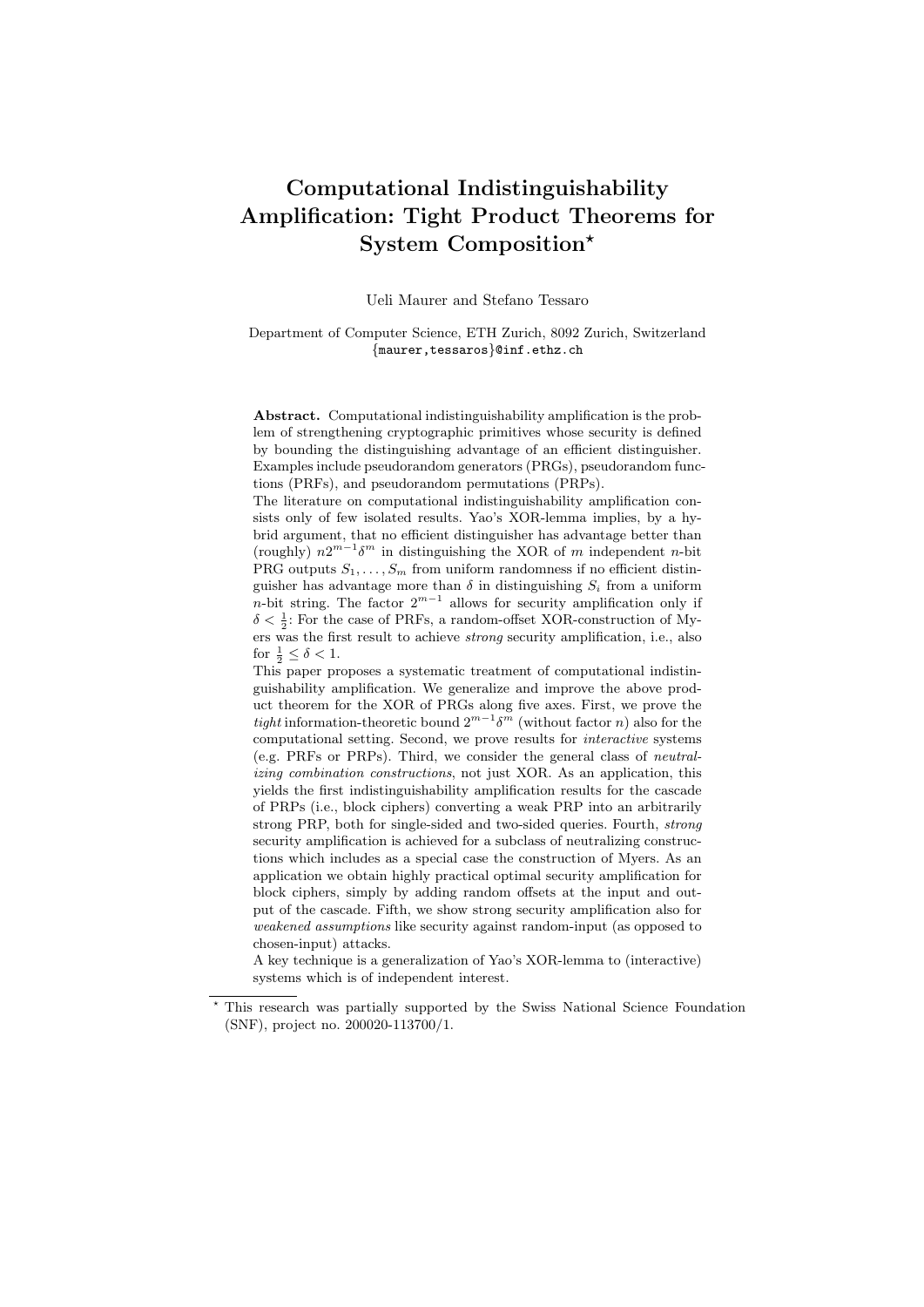# 1 Introduction

### 1.1 Security Amplification

The security of all computationally secure cryptographic systems, even of those called "provably secure" in the literature, relies on unproven assumptions about the underlying cryptographic primitives. Typical assumptions are that a certain construction is a one-way function (OWF), a collision-resistant hash function, a pseudorandom generator (PRG), a pseudorandom function (PRF), a pseudorandom permutation (PRP), etc. To weaken these assumptions is both a fundamental challenge in the theory of cryptography and a major goal for the cautious and prudent design of practical cryptographic systems. Many reductions of strong primitives to weak primitives are known. For example, one of the outstanding results is the construction of a PRG from any OWF [13]. However, this reduction, like many other reductions, is highly inefficient and, while of high theoretical value, not of practical relevance.

A specific way to weaken an assumption is to require only that the security property is mildly true. For instance, a  $\delta$ -OWF can be efficiently inverted with probability at most  $\delta$  (rather than a negligible quantity for a regular OWF). Similarly, for a  $\delta$ -PRG no efficient distinguisher has an advantage more than  $\delta$ in distinguishing its output from a uniform random string. The corresponding definitions of a  $\delta$ -PRF, a  $\delta$ -PRP, etc., are straight-forward. Such a weakened assumption is more likely to be true. For example, it is more conservative to only assume that AES is a 0.99-PRP rather than a fully secure PRP.

The natural question is whether several weak primitives can be efficiently combined to obtain a stronger version of the primitive, ideally one with the fullfledged security property.<sup>1</sup> This is called *security amplification*, in some cases hardness amplification. The classical result on security amplification due to Yao [35] is that the parallel composition of m  $\delta$ -OWFs results in a  $(\delta^m + \nu)$ -OWF, where  $\nu$  is some negligible quantity and for any  $\delta < 1$ ,  $\delta^m$  can be made negligible for large enough  $m$ . Security amplifications of a wide range of cryptographic primitives has subsequently been considered, including for example regular OWFs and OWPs [9, 11], two-party protocols [1, 29, 30, 34, 12], key-agreement and public-key encryption [7, 15, 16], collision-resistant hash functions [4], and watermarking schemes [17].<sup>2</sup>

The term *indistinguishability amplification* refers to security amplification when the relevant security quantity is the *distinguishing advantage* for the best distinguisher from a certain class of distinguishers, typically the class of efficient distinguishers.

<sup>1</sup> Typically one considers several independent instantiations of the same weak primitive, but most results actually hold for several different instantiations.

 $2$  So-called combiners [14] are another method for relaxing security assumptions: They guarantee that a construction involving several instantiations of a primitive is (fully) secure if at least one (or several, but not all) of them are (fully) secure. However, they do not amplify security of the underlying primitives.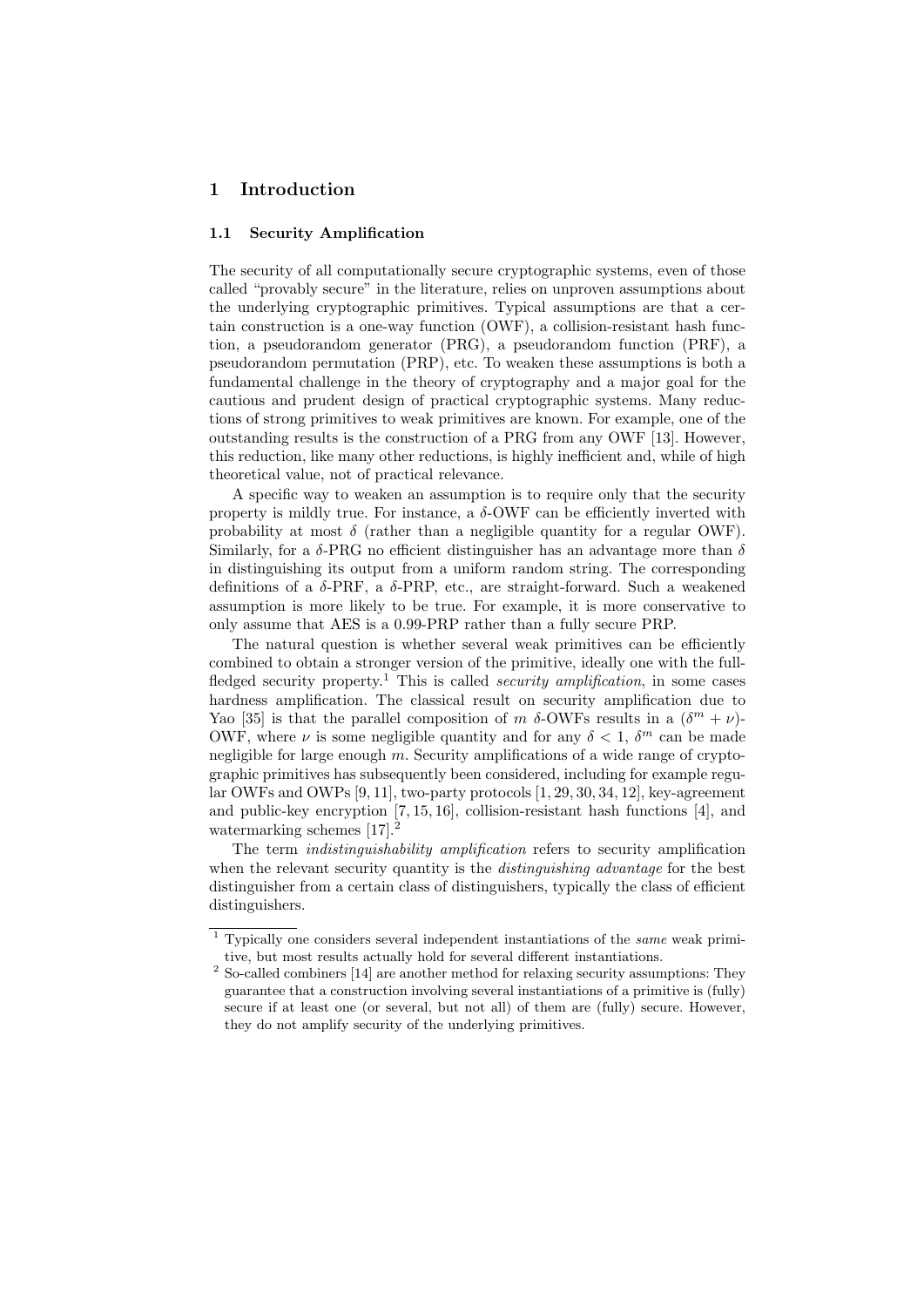#### 1.2 The XOR-Lemma and Amplification for PRGs

Before we discuss the XOR-lemma, let us compare the prediction advantage and the distinguishing advantage of a biased bit, in an information-theoretic setting, i.e., allowing arbitrary computing power. A bit with bias  $\epsilon$  takes on the two values with probabilities  $\frac{1}{2} - \epsilon$  and  $\frac{1}{2} + \epsilon$ . When such a bit must be guessed, one would choose the more likely value and be correct with probability  $\frac{1}{2} + \epsilon$ . To calibrate the guessing advantage, between 0 (when  $\epsilon = 0$ ) and 1 (when the bit is fixed, i.e.,  $\epsilon = \frac{1}{2}$ , one defines the advantage to be  $2\epsilon$ . In contrast, the distinguishing advantage is defined as  $\epsilon$  (with no factor 2) since it is naturally defined for general random variables (not only bits) as the distance of the probability distribution from the uniform one.

As an example, consider two independent bits with biases  $\epsilon_1$  and  $\epsilon_2$ . It is easy to see that the bias of the XOR is  $2\epsilon_1\epsilon_2$ . For instance, the XOR of a 0.1biased bit  $(40/60)$  and a 0.2-biased bit  $(30/70)$  is a 0.04-biased bit  $(46/54)$ , where  $0.04 = 2 \cdot 0.01 \cdot 0.02$ . More generally, the bias of the XOR of m bits is  $2^{m-1}$  times the product of the biases. For the XOR of m bit-strings  $S_1, \ldots, S_m$  of length n, where  $S_i$  has distance  $\delta_i$  from a uniform n-bit string, the distance from uniform of the XOR of the strings,  $S_1 \oplus S_2 \oplus \cdots \oplus S_m$ , is bounded by  $2^{m-1} \prod_{i=1}^m \delta_i$ . This bound is tight, as for example the case  $n = 1$  discussed above illustrates.

Let us now move to the computational setting, i.e., to Yao's XOR-lemma [35, 10], which is much more involved and is another seminal security amplification result. One typically considers a predicate  $B(x)$  of the input of a OWF f which is hard to guess when given the output  $f(x)$ , for uniformly chosen x. But the setting of the XOR-lemma is more general. It states<sup>3</sup> that if for bits  $B_1, \ldots, B_m$ the advantage in guessing  $B_i$  given some correlated information  $X_i$  is at most  $\alpha_i$ for any algorithm with complexity  $t'$ , then no algorithm with complexity  $t$  has advantage more than  $\prod_{i=1}^{m} \alpha_i + \gamma$  in guessing their XOR-sum, i.e.,  $B_1 \oplus \cdots \oplus B_m$ , given  $X_1, \ldots, X_m$ , where  $\gamma$  can be made arbitrarily small, at the cost of making t smaller with respect to  $t'.<sup>4</sup>$  In terms of distinguishing advantages  $\delta_i$ , the bound is  $2^{m-1} \prod_{i=1}^{m} \delta_i + \gamma$  (for the reasons described above).

Moreover, a standard hybrid argument, to use the unpredictability of bits to prove the indistinguishability of bit-strings, implies an indistinguishability amplification result for PRGs. Consider m independent PRG outputs,  $S_1, \ldots, S_m$ , each an *n*-bit string. If no distinguisher with complexity  $t'$  has advantage more than  $\delta_i$  in distinguishing  $S_i$  from a uniform random *n*-bit string, then no distinguisher with complexity (roughly) t has advantage more than  $n(2^{m-1} \prod_{i=1}^{m} \delta_i + \gamma)$  in dis-

<sup>&</sup>lt;sup>3</sup> In fact, one needs a "tight" version of the XOR-lemma for this statement to hold, such as the one by Levin [20, 10], or one obtained from a tight hard-core lemma (e.g. [15]) via the techniques of [18].

<sup>&</sup>lt;sup>4</sup> As usual in complexity-theoretic hardness amplification, we experience an *unavoid*able [31] trade-off between the choice of  $\gamma$  (the tightness of the bound) and the complexity of the reduction.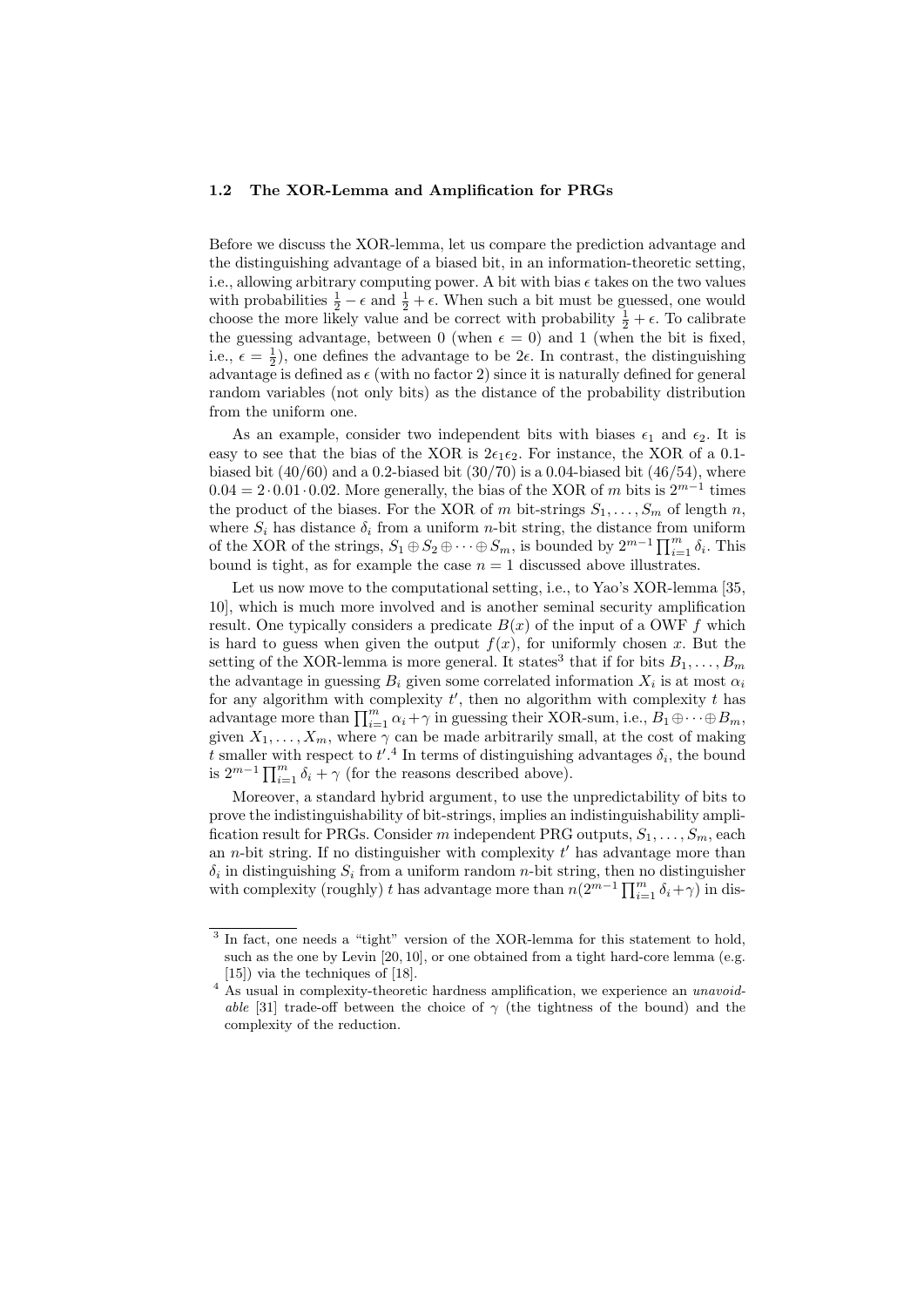tinguishing  $S_1 \oplus S_2 \oplus \cdots \oplus S_m$  from a uniform random *n*-bit string.<sup>5</sup> The factor n comes from the hybrid argument over the individual bits of the bit-string.

As explained, the factor  $2^{m-1}$  is unavoidable, since it holds even in the information-theoretic setting. Unfortunately, it means that an amplification can be achieved only if the component constructions are better than  $\frac{1}{2}$ -secure, i.e., if  $\delta_i < \frac{1}{2}$ .

### 1.3 Natural Questions and Previous Results

The above discussion suggests a number of natural questions. (1) Can the factor  $n$  in the bound for the XOR of PRGs be eliminated, to obtain a tight bound, namely the equivalent of the information-theoretic counterpart? (2) Can the result be extended to the XOR of PRFs, i.e., primitives for which the security is defined by an interactive game, not by the (static) indistinguishability of random variables? (3) If the answer is "yes", can such a result be extended to other constructions, most importantly the cascade of PRPs? (4) Can the factor  $2^{m-1}$ be eliminated so that security amplification from arbitrarily weak components can be achieved? We will answer all these questions positively.

In the information-theoretic setting, questions 2 and 3 were answered by Maurer, Pietrzak, and Renner [24], whose abstract approach we follow, and the special case of permutations had previously been solved by Vaudenay [32, 33]. In contrast, there are only a few isolated results on computational indistinguishability amplification, which we now discuss. Myers [27] was the first to consider security amplification for PRFs. Interestingly, he did not solve question 2 above, which remained open, but he actually solved part of question 4. More precisely, he showed for the XOR of PRFs, with the modification that for each PRF a random (secret) offset is XORed to the input, that the stronger bound (without the factor  $2^{m-1}$ ) can be achieved. However, his treatment is specific for his construction and does not extend to other settings like the cascade of PRPs. Dodis et al. [6] addressed question 2 and gave a positive answer using techniques originating from the setting of hardness amplification of weakly verifiable puzzles [3, 19]. However, their focus is on general interactive cryptographic primitives, including for example message authentication codes (MACs), and the resulting bound for the case of PRFs depends on the number of queries the distinguisher is allowed to ask and is not optimal.

Little is known about the cascade of weak PRPs, which is perhaps the case of highest practical interest as it addresses security amplification for block ciphers.<sup>6</sup>

<sup>&</sup>lt;sup>5</sup> It is not clear to us whether this fact has been published, or is unpublished but well-known folklore, or not so well-known (see also [6] for a similar statement about security amplification for the XOR of PRGs).

<sup>6</sup> Cascades of block ciphers were considered by Even and Goldreich [8] and Maurer and Massey [23], but those results only prove that the cascade is as secure as the strongest component (with no amplification), i.e., that the cascade is a combiner for encryption. Bellare and Rogaway [2] showed a certain security amplification (of a different type) for cascade encryption in the ideal cipher model, which is a purely information-theoretic consideration.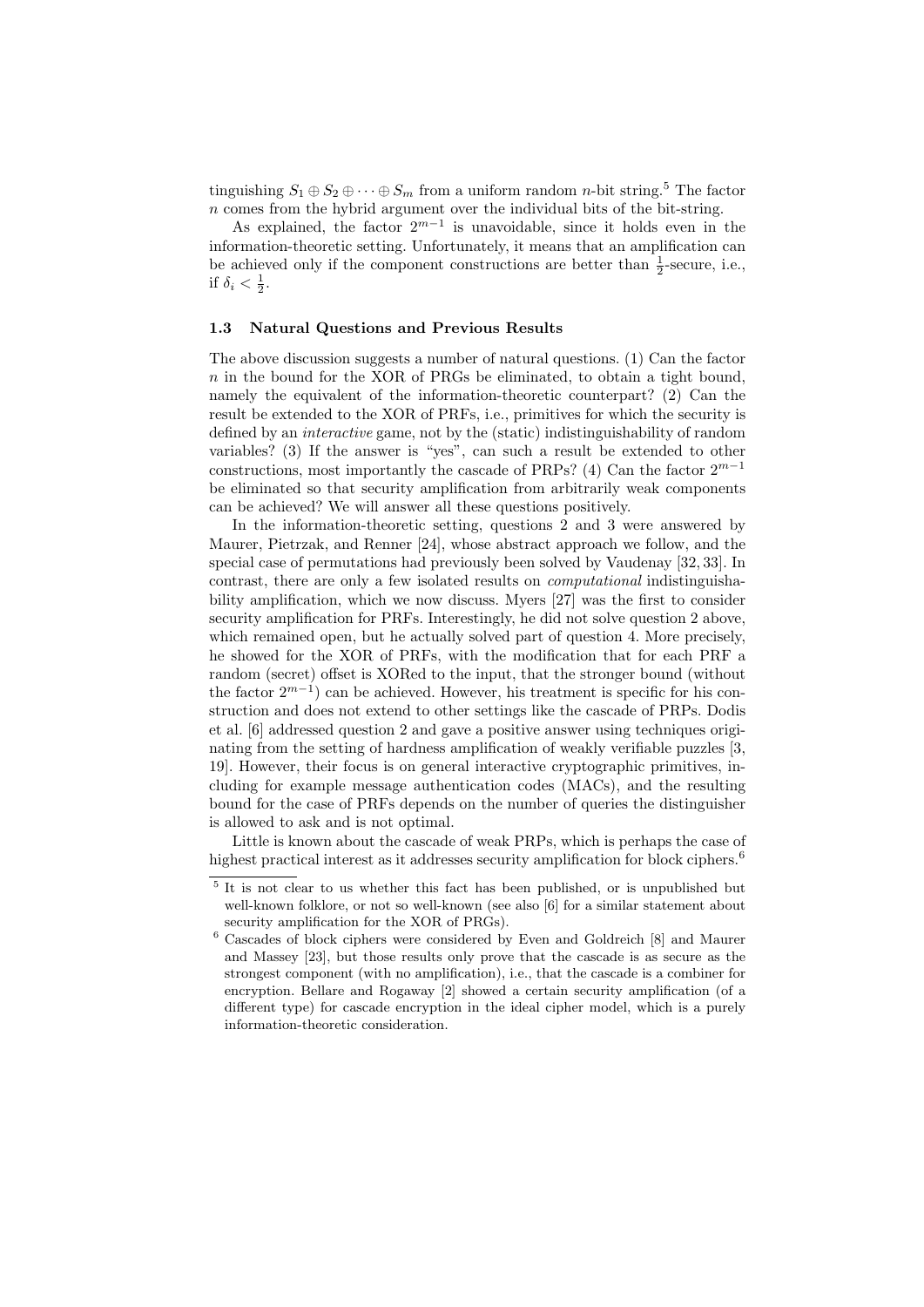Luby and Rackoff [21] proved an amplification result for the cascade of two weak PRPs. This result was extended by Myers [26] to the cascade of a small number of PRPs, but he notes that this result falls short of constructing a (regular) PRP from a weak PRP and states this as an open problem, which we solve.

### 1.4 Contributions of this Paper

In our attempt at solving the different open questions explained above, we take a very general approach, not targeted at specific constructions. The goal is to develop a deeper and more general understanding and to prove results of a generality that can be useful for other applications.

A first result is a generalization of the XOR-lemma to interactive systems. If a system (as opposed to a random variable for the standard XOR-lemma) of a general type depends on a bit, and no efficient algorithm with access to the system can predict the bit better than with a certain advantage, then the advantage in predicting the XOR of several such bits is bounded by the product of the individual advantages, even if the predictor has complete and arbitrary independent access to all the involved systems.

The XOR of strings or (of the output) of systems, as well as the cascade of systems implementing permutations, are both special cases of a more general concept which was called neutralizing construction in [24]. Intuitively, a construction involving several component systems is neutralizing if it is equivalent to an ideal system whenever one component is ideal. For example, the XOR of several PRFs is equivalent to a truly random function if (any) one of the PRFs is replaced by a truly random function.

We prove two tight general product theorems. The first theorem relies on the XOR-lemma and shows that for all neutralizing constructions the distinguishing advantage of the combined system is  $2^{m-1}$  times the product of the individual advantages, which is optimal. The second theorem gets rid of the factor  $2^{m-1}$  by considering a special class of randomized neutralizing constructions. The applications mentioned in the abstract and the previous sections follow directly from these general theorems.<sup>7</sup> In particular, one application is a highly practical construction for optimal security amplification for block ciphers, simply by adding random offsets at the input and output of the cascade.

### 1.5 Notational Preliminaries

Throughout this paper, we use calligraphic letters  $\mathcal{X}, \mathcal{Y}, \ldots$  to denote sets, uppercase letters  $X, Y, \ldots$  to denote random variables, and lower-case letters  $x, y, \ldots$ denote the values they take. Moreover,  $P[A]$  denotes the probability of an event A, while we use the shorthand  $P_X(x) := P[X = x]$ , and denote by  $P_X$  the probability distribution of X and by  $E[X]$  its expected value.

<sup>7</sup> For each application of the second theorem, one also needs an information-theoretic indistinguishability proof based on the conditional equivalence of two systems, conditioned on an event that must be proved to be unlikely to occur.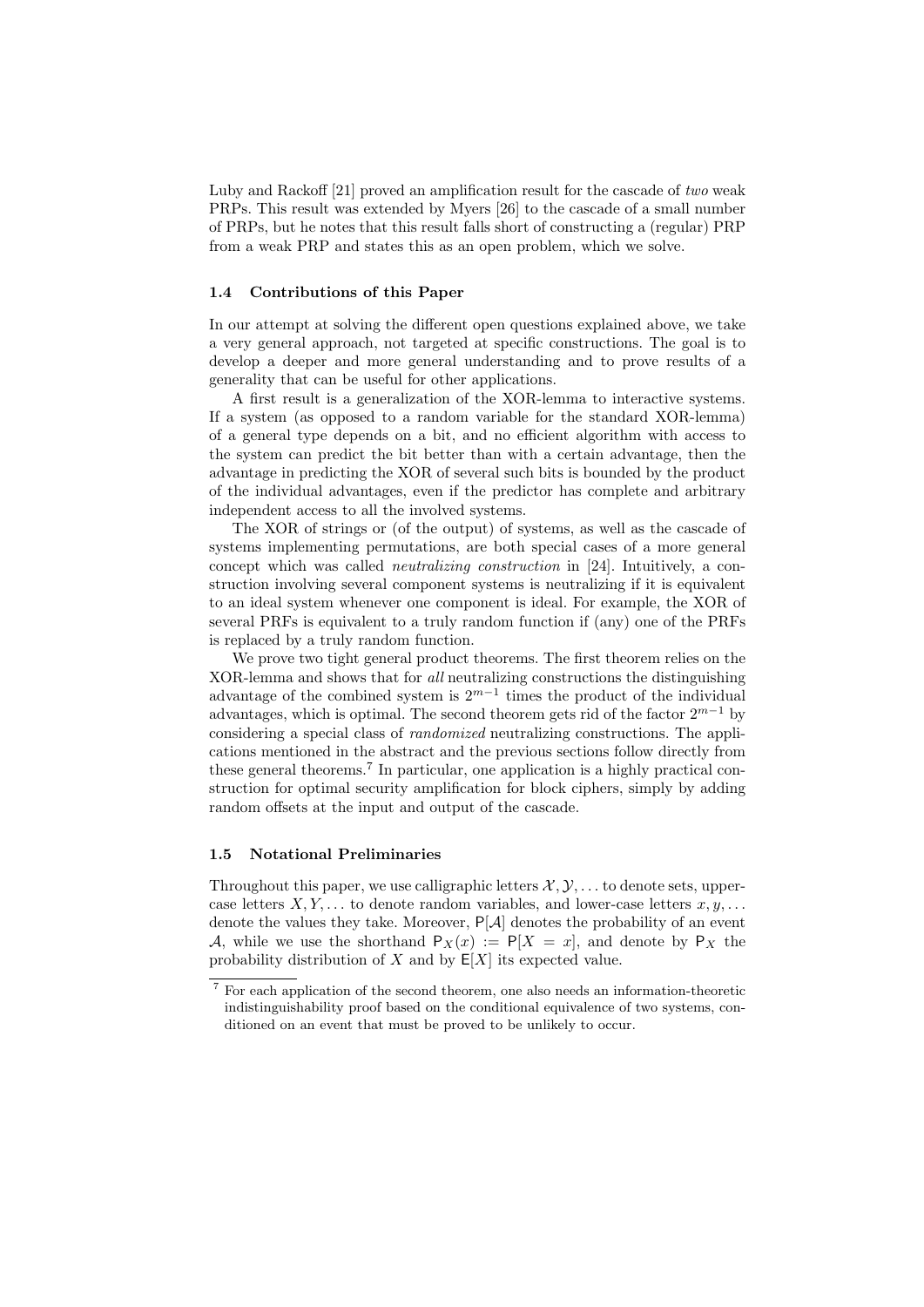We consider *interactive* randomized stateful algorithms in some a-priori fixed (but otherwise unspecified) RAM model of computation. In particular, such an algorithm keeps a state (consisting say of the memory space it uses), and answers each query depending on the input of this query, some coin flips, the current state (which is possibly updated), and (possibly) one or more queries to an underlying system. It is also convenient to denote by  $A[\sigma]$  the algorithm obtained by *setting* the state of A to  $\sigma$  (provided  $\sigma$  is a compatible state), and then behaving according to A's description. Additionally, we say that the algorithm A has time complexity  $t_A$  (where  $t_A$  is a function  $\mathbb{N} \times \mathbb{N} \to \mathbb{N}$ ) if the sum of the length of the description of  $A$  and the total number of steps of  $A$  is at most  $t_A(q, s)$  for all sequences of q queries, all compatible initial states with size s, and all compatible interactions with an underlying system. We use the shorthand  $t_A(q) := t_A(q, 0)$ .

This paper adopts a concrete approach, i.e. we do not use asymptotics and statements are inherently non-uniform. Still, all results can be extended to the uniform setting by using standard techniques. We comment on the necessary changes in the full version of this paper.

## 2 Discrete Systems and Constructions

Discrete Systems, Constructions, and Distinguishers. This paper deals with the general notion of a (single-interface) *discrete system*  $\bf{F}$  taking inputs  $X_1, X_2, \ldots$  and returning outputs  $Y_1, Y_2, \ldots$ , where the *i*-th output  $Y_i$  depends (probabilistically) on the first i inputs  $X^i = [X_1, \ldots, X_i]$  as well as on all previous  $i-1$  outputs  $Y^{i-1} = [Y_1, \ldots, Y_{i-1}]$ . (If all inputs and outputs are in sets  $\mathcal X$  and  $\mathcal Y$ , respectively, we call **F** an  $(\mathcal X, \mathcal Y)$ -system.) Its input-output behavior is minimally described (see e.g. [22]) by the (infinite) sequence of conditional probability distributions  $\mathbf{p}_{Y_i|X^iY^{i-1}}^{\mathbf{F}}$  (for all  $i \geq 1$ ). In general, we use the name "system" (as well as  $\bf{F}$ ) interchangeably to denote both the input-output behavior determined by conditional probability distributions and an actual discrete system realizing this behavior. It thus makes sense to say that two systems  $\mathbf{F}, \mathbf{G}$ are equivalent (denoted  $\mathbf{F} \equiv \mathbf{G}$ ) if they have the same input-output behavior. A random variable  $X$  is the simplest type of system, which answers each query with the same value X.

With  $\mathbf{C}(\cdot)$  we denote a *construction* invoking one or more underlying compatible *subsystems*, whereas  $\mathbf{C}(\mathbf{F})$ ,  $\mathbf{C}(\mathbf{F}, \mathbf{G})$ , etc denote the systems obtained when C is instantiated with **F** (and **G**). The shorthand  $\mathbf{C}(\mathbf{F}, \cdot)$  indicates the construction that behaves as  $C(F, G)$  given access to the subsystem  $G$ . (All notations extend naturally to constructions with more than two subsystems.) A distinguisher  $\bf{D}$  is a system interacting with another system  $\bf{F}$  giving inputs  $X_1, X_2, \ldots$  and obtaining outputs  $Y_1, Y_2, \ldots$ , outputting a decision bit after a certain number q of queries depending on the transcript  $(X^q, Y^q)$ : In particular, we denote as  $P[D(F) = 1]$  the probability that it outputs 1.

We say that an interactive algorithm  $\tilde{A}$  implements a system  $\bf{F}$  or a construction  $\mathbf{C}(\cdot)$  if it has the same input-output behavior as **F** and  $\mathbf{C}(\cdot)$ , respectively.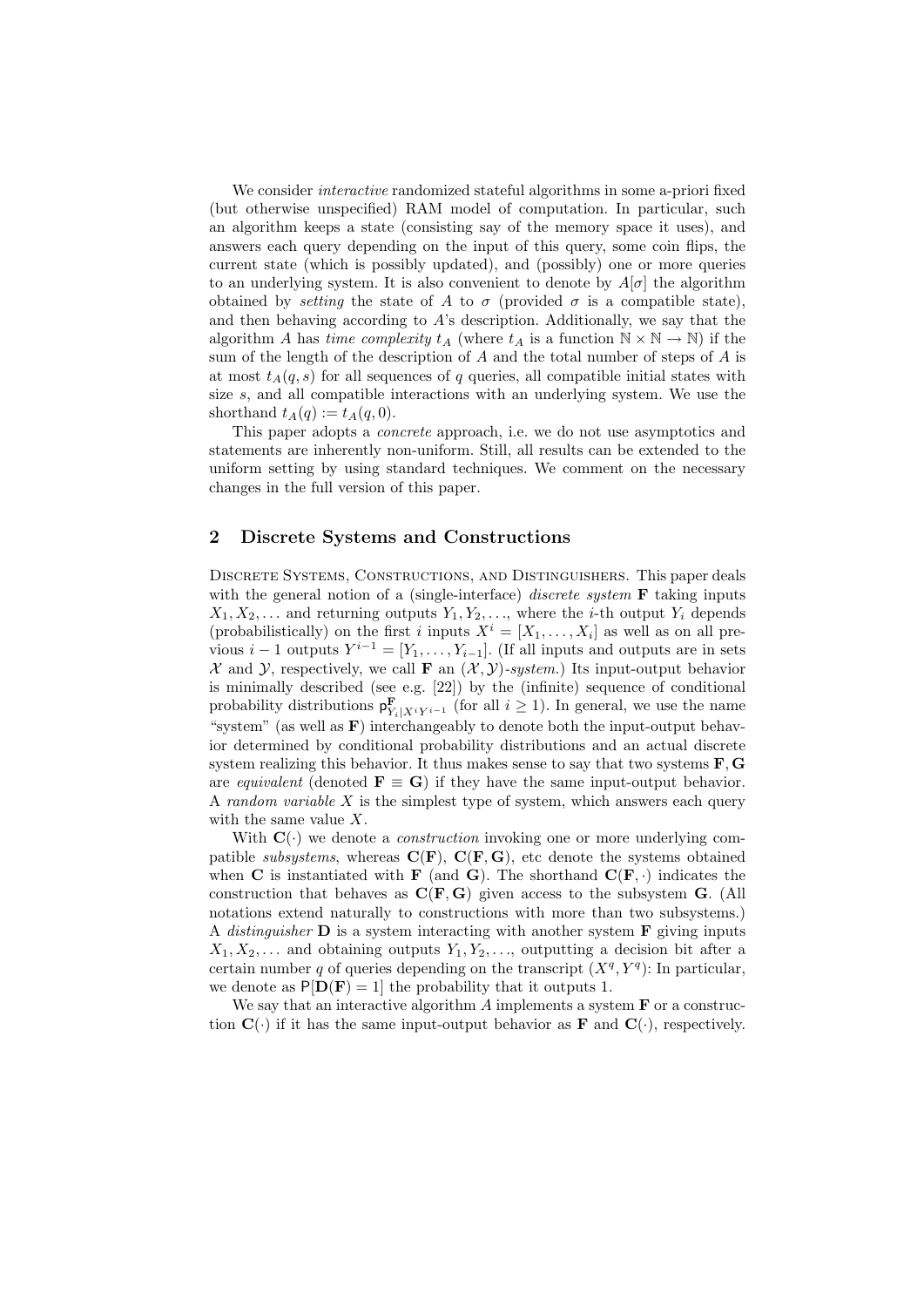In particular, we use A (rather than  $\bf{F}$ ) whenever we want to stress that we use the particular implementation  $A$  of  $\bf{F}$ .

DISTINGUISHING ADVANTAGES. The distinguishing advantage of a distinguisher **D** in distinguishing two systems **F** and **G** is the quantity

$$
\Delta^{\mathbf{D}}(\mathbf{F}, \mathbf{G}) := |\mathsf{P}[\mathbf{D}(\mathbf{F}) = 1] - \mathsf{P}[\mathbf{D}(\mathbf{G}) = 1]|.
$$

We denote as  $\Delta_t(\mathbf{F}, \mathbf{G})$ ,  $\Delta_q(\mathbf{F}, \mathbf{G})$ , and  $\Delta_{t,q}(\mathbf{F}, \mathbf{G})$  the best distinguishing advantages  $\Delta^{D}(F, G)$  taken over all distinguishers with time complexity at most t, issuing at most  $q$  queries, or both, respectively.

SYSTEM COMPOSITION. Given  $m$  systems  $\mathbf{F}_1, \ldots, \mathbf{F}_m$ , we use the shorthand  $\mathbf{F}_1 \| \dots \| \mathbf{F}_m$  to denote their parallel composition, i.e., the system allowing parallel concurrent interaction with the (independent)  $m$  systems.<sup>8</sup> Moreover, for  $(X, Y)$ -systems **F** and **G**, and a random bit B (with distribution  $P_B$ ), the system  $\langle \mathbf{F}, \mathbf{G} \rangle_B$  acts as **F** if  $B = 0$ , and as **G** otherwise. Additionally, for any *quasigroup operation*<sup>9</sup>  $\star$  on  $\mathcal Y$  the  $(\mathcal X, \mathcal Y)$ -system  $\mathbf F \star \mathbf G$  on input x invokes both  $\mathbf F, \mathbf G$ with input x, obtaining y, y', and returns  $y \star y'$ .<sup>10</sup> Also, for an  $(\mathcal{X}, \mathcal{Y})$ -system **P** and a  $(\mathcal{Y}, \mathcal{Z})$ -system **Q** we denote with  $P \triangleright Q$  the *cascade of* P and Q, i.e., the system which on input  $x$  first invokes  $P$  on this input, and the resulting output is fed into Q to obtain the final output.

STATELESS SYSTEMS. We say that a system  $\bf{F}$  is *stateless* if there exists a conditional probability distribution  $\mathbf{p}_{Y|X}^{\mathbf{F}}$  such that  $\mathbf{p}_{Y_i|X^iY^{i-1}}^{\mathbf{F}}(y_i,x^i,y^{i-1}) =$  $\mathsf{p}_{Y|X}^{\mathbf{F}}(y_i, x_i)$  for all  $y_i, x^i = [x_1, \ldots, x_i]$ , and  $y^{i-1} = [y_1, \ldots, y_{i-1}]$ . Moreover, the system  $\bf{F}$  is *convex-combination stateless* (*cc-stateless*, for short) if there exists a random variable S and a construction  $\mathbf{F}(\cdot)$  (we abuse notation by recycling the letter **F**) such that  $\mathbf{F}(S) \equiv \mathbf{F}$ , and  $\mathbf{F}(s)$  is stateless for all values s taken by S. Depending on the context,  $S$  may be e.g. a seed, a key, or an internal function table. A non-trivial example of a cc-stateless system is a randomized encryption scheme, which takes a secret key and encrypts each message with independent randomness. Note that  $\langle \mathbf{F}, \mathbf{G} \rangle_B$  is cc-stateless if both  $\mathbf{F}, \mathbf{G}$  are cc-stateless.

RANDOM FUNCTIONS. A random function  $\mathbf{F} : \mathcal{X} \to \mathcal{Y}$  is an  $(\mathcal{X}, \mathcal{Y})$ -system which answers consistently, i.e.  $X_i = X_j$  implies  $Y_i = Y_j$ . It is called a *random permu*tation if additionally  $Y_i = Y_j$  implies  $X_i = X_j$ . A cc-stateless random function  $\mathbf{F}: \mathcal{X} \to \mathcal{Y}$  is in particular such that  $\mathbf{F} \equiv \mathbf{F}(S)$  where  $\mathbf{F}(\cdot)$  is deterministic and  $\mathbf{F}(s)$  is a function  $\mathcal{X} \to \mathcal{Y}$  for all s. (This is sometimes called a keyed function family, but we also consider the case where  $s$  is huge and is hence not a key.) Special cases are a *uniform random function* (URF)  $\mathbf{R}: \mathcal{X} \to \mathcal{Y}$  and a *uniform* 

<sup>&</sup>lt;sup>8</sup> The systems do not interact with each other, and each query to the parallel composition is addressed to one of the systems.

<sup>&</sup>lt;sup>9</sup> That is, given  $a, c \in \mathcal{Y}$  (or  $b, c \in \mathcal{Y}$ ) there exists a unique b (a) such that  $a \star b = c$ . An example is bit-wise XOR  $\oplus$  for  $\mathcal{Y} = \{0,1\}^n$ , but any group operation is a quasi-group operation as well.

<sup>&</sup>lt;sup>10</sup> We denote as  $\mathbf{F}_1 \star \cdots \star \mathbf{F}_m$  the system  $(\cdots ((\mathbf{F}_1 \star \mathbf{F}_2) \star \mathbf{F}_3) \cdots) \star \mathbf{F}_m$ .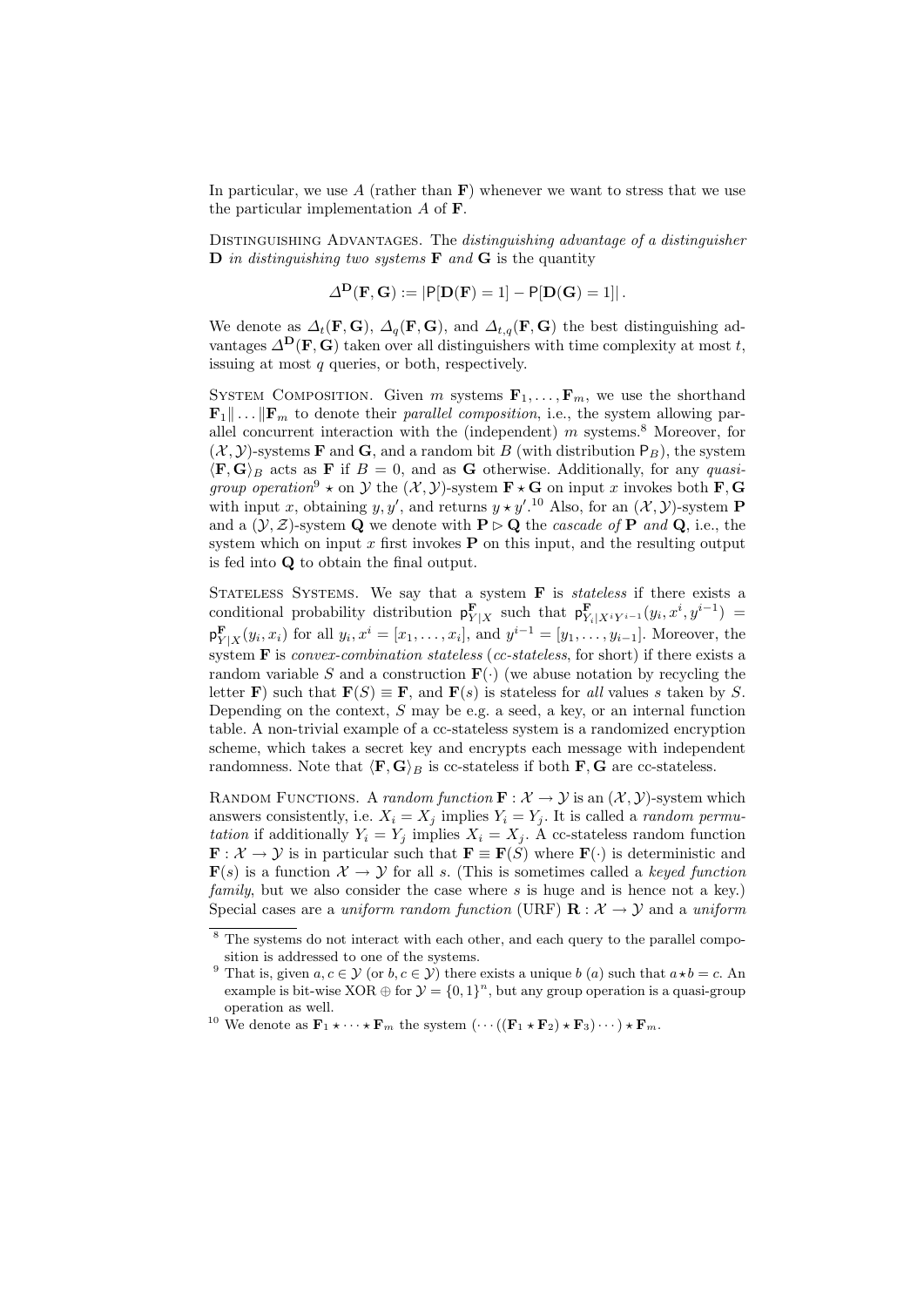random permutation (URP)  $P: \mathcal{X} \to \mathcal{X}$  that realize a uniformly chosen function  $\mathcal{X} \to \mathcal{Y}$  and permutation  $\mathcal{X} \to \mathcal{X}$ , respectively. We denote as  $\mathbf{F}(s,x)$  the evaluation of  $\bf{F}$  with key s and input x.

Informally, in an asymptotic setting, it is convenient to say that an efficient  $\mathbf{F}(\cdot)$  is a  $\delta$ -pseudorandom function (PRF) if  $\Delta_{t,q}(\mathbf{F}(S), \mathbf{R}) \leq \delta + \text{negl}$  for a (short) key S, a URF **R**, all polynomial t and q, and some negligible<sup>11</sup> function negl. Analogously, if an efficient  $\mathbf{Q}(\cdot)$  implements a permutation for all keys, it is called a δ-pseudorandom permutation (PRP) if  $\Delta_{t,q}(\mathbf{Q}(S), \mathbf{P}) \leq \delta + \text{negl}$  for a URP P and for all polynomial  $t$  and  $q$ .

The inverse  $\mathbf{Q}^{-1}$  of a cc-stateless random permutation  $\mathbf{Q}$  is well-defined, and  $\langle \mathbf{Q} \rangle$  is the system accepting forward queries  $(x, +)$  (answered by  $\mathbf{Q}(s, x)$  on key s) and backward queries  $(y, -)$  (answered as  $\mathbf{Q}^{-1}(s, y)$ ). In particular  $\langle \mathbf{Q} \rangle \triangleright \langle \mathbf{Q'} \rangle$ stands for the system  $\langle \mathbf{Q} \triangleright \mathbf{Q}' \rangle$ . An efficient  $\mathbf{Q}(\cdot)$  is called a  $\delta$ -two-sided PRP<sup>12</sup> if  $\Delta_{t,q}(\langle \mathbf{Q}(S) \rangle, \langle \mathbf{P} \rangle) \leq \epsilon + \text{negl}$  for all polynomial q and t. (Of course, one assumes that backward queries can be computed efficiently given s.)

NEUTRALIZING CONSTRUCTIONS. A construction  $\mathbf{C}(\cdot)$  is neutralizing [24] for systems  $\mathbf{F}_1,\ldots,\mathbf{F}_m$  and ideal systems  $\mathbf{I}_1,\ldots,\mathbf{I}_m$ , if for  $\mathbf{S}_i \in \{\mathbf{F}_i,\mathbf{I}_i\}$  (i =  $(1, \ldots, m)$  we have  $\mathbf{C}(\mathbf{S}_1, \ldots, \mathbf{S}_m) \equiv \mathbf{C}(\mathbf{I}_1, \ldots, \mathbf{I}_m)$  whenever there exists some i with  $\mathbf{S}_i = \mathbf{I}_i$ .<sup>13</sup>

Every quasi-group operation  $\star$  on a set Y induces a construction  $\mathbf{C}(\cdot)$  such that  $\mathbf{C}(\mathbf{F}, \mathbf{G}) := \mathbf{F} \star \mathbf{G}$  which is neutralizing for random functions  $\mathbf{F}, \mathbf{G} : \mathcal{X} \to \mathcal{Y}$ and ideal systems  $I, J$  being independent URFs. In particular,  $I \star J$  is also a URF. As a special case, this result holds for random variables  $X, Y$  over  $Y$ , the ideal systems being uniform random elements of  $\mathcal Y$ . Moreover, the cascade operator  $\triangleright$ induces a construction  $\mathbf{C}'(\cdot)$  with  $\mathbf{C}'(\mathbf{Q}_1, \mathbf{Q}_2) := \mathbf{Q}_1 \triangleright \mathbf{Q}_2$  which is neutralizing for any two cc-stateless random permutations  $Q_1, Q_2 : \mathcal{X} \to \mathcal{X}$  (in fact  $Q_1$  can possibly be stateful) with ideal systems **I**, **J** both URPs  $\mathcal{X} \to \mathcal{X}$ . In particular,  $I \triangleright J$  is also a URP. If  $Q_1$  is cc-stateless, then the same result holds even in the two-sided case for  $\langle \mathbf{Q}_1 \rangle$  and  $\langle \mathbf{Q}_2 \rangle$  (with ideal system  $\langle \mathbf{P} \rangle$  for a URP P). Both constructions extend naturally to an arbitrary number of subsystems.

# 3 A General Product Theorem for Neutralizing Constructions

This section presents a very general product theorem showing computational indistinguishability for every neutralizing construction. This result relies on a

<sup>&</sup>lt;sup>11</sup> Recall that a function  $\nu : \mathbb{N} \to \mathbb{R}_{\geq 0}$  is negligible if it vanishes faster than the inverse of any polynomial.

<sup>&</sup>lt;sup>12</sup> In the literature the name *strong* PRP is commonly used, but this term is slightly confusing in the context of this paper.

<sup>&</sup>lt;sup>13</sup> Neutralizing constructions capture the notion of a *combiner* [14] for computational indistinguishability properties: Whenever at least one system  $S_i$  is computationally indistinguishable from  $\mathbf{I}_i$ , then  $\mathbf{C}(\mathbf{S}_1, \ldots, \mathbf{S}_m)$  is computationally indistinguishable from  $\mathbf{C}(\mathbf{I}_1,\ldots,\mathbf{I}_m)$ .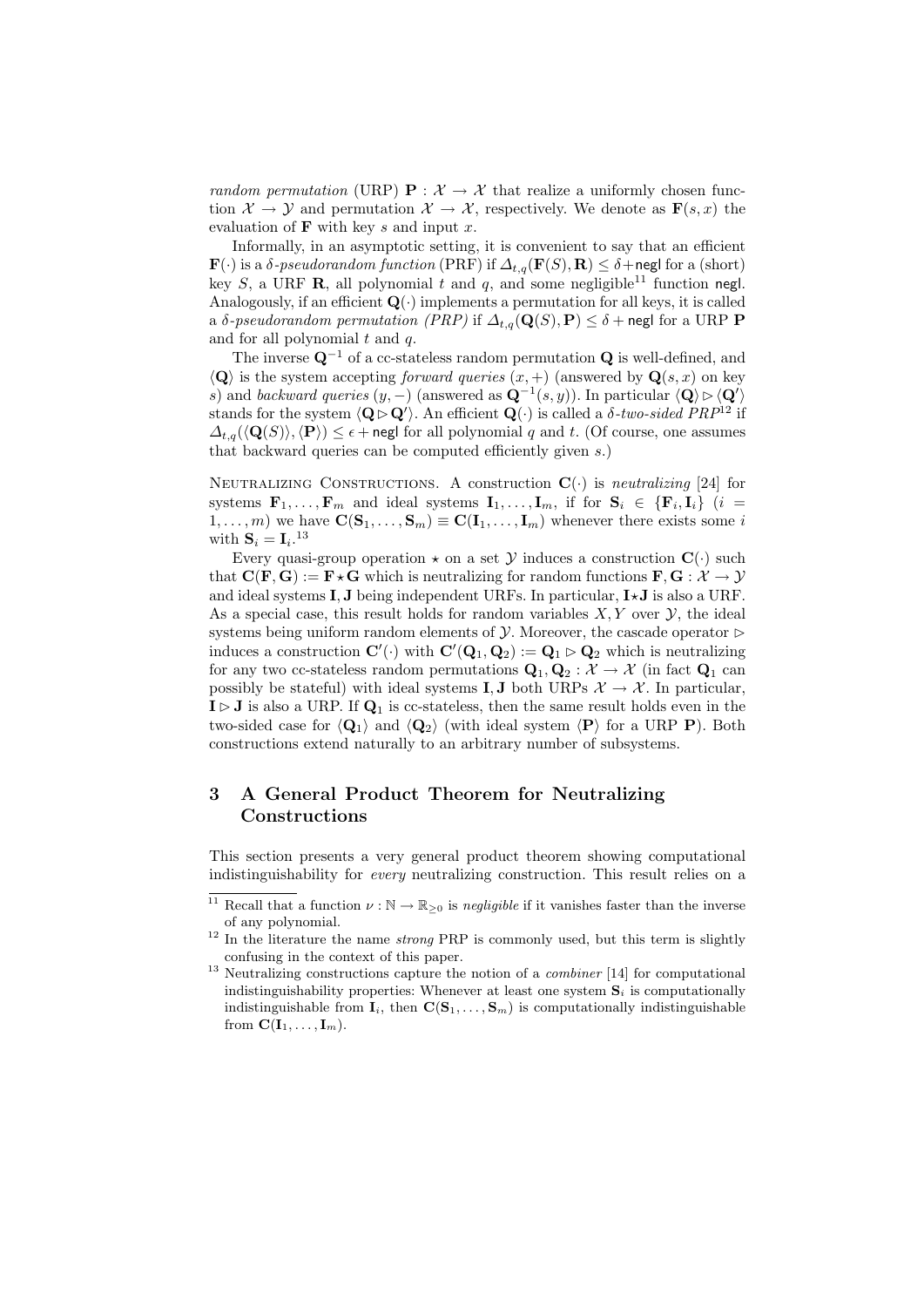generalization of Yao's XOR-Lemma to discrete interactive systems, which is presented first, and is of independent interest.

### 3.1 The Generalized XOR-Lemma

SYSTEM-BIT PAIRS. A system-bit pair is a system of the form  $(F, B)$ , where  $B \in \{0,1\}$  is a bit value, which is (generally) correlated with the system **F**. This can formally be described by the distribution  $P_B$  of B and the two systems  $\mathbf{F}_0$  and  $\mathbf{F}_1$  conditioned on the value taken by B, i.e.  $(\mathbf{F}, B) = (\langle \mathbf{F}_0, \mathbf{F}_1 \rangle_B, B)$ . A possible system-bit pair is a URF  $\mathbf{R} : \{0,1\}^m \to \{0,1\}$  and the parity of its function table. The following quantity characterizes the performance of an adversary<sup>14</sup> **A** in guessing the bit B when given access to **F** only.

**Definition 1.** The guessing advantage of an adversary  $A$  in guessing  $B$  for a system-bit pair  $(\mathbf{F},B)$  is the quantity  $\Gamma^{\mathbf{A}}(\mathbf{F},B) := 2 \cdot \mathsf{P}[\mathbf{A}(\mathbf{F}) = B] - 1$ . Additionally, we denote as  $\Gamma_{t,q}(\mathbf{F},B)$  the maximal guessing advantage  $\Gamma^{\mathbf{A}}(\mathbf{F},B)$ taken over all q-query adversaries  $A$  with complexity at most t.

Note that  $\Gamma^{\mathbf{A}}(\mathbf{F},B) \in [-1,1]$ , where 1 means that **A** is able to perfectly predict B by interacting with F, while  $-1$  means that A is never correct.<sup>15</sup> The following connection between the guessing and the distinguishing advantages is well known  $(cf. e.g. [24]).$ 

**Lemma 1.** For all **F**, **G**, and **D**, we have  $\Delta^{\mathbf{D}}(\mathbf{F}, \mathbf{G}) = | \Gamma^{\mathbf{D}}(\langle \mathbf{F}, \mathbf{G} \rangle_B, B) |$  for a uniform bit  $B \in \{0, 1\}.$ 

THE XOR-LEMMA. Given m system-bit pairs  $(G_1, B_1), \ldots, (G_m, B_m)$ , we are interested in the advantage  $\Gamma_{t,q_1,\dots,q_m}(\mathbf{G}_1\|\cdots\|\mathbf{G}_m,B_1\oplus\cdots\oplus B_m)$  of guessing the bit  $B_1 \oplus \cdots \oplus B_m$  given parallel access to the systems  $\mathbf{G}_1, \ldots, \mathbf{G}_m$ , where at most  $q_i$  queries to each system  $\mathbf{G}_i$  are allowed. That is, we consider the most general attack where the adversary can query each subsystem  $G_i$  individually at most  $q_i$  times, *adaptively* depending on the answers of queries to other subsystems. We show that the advantage is upper bounded by the *product* of the individual advantages  $\Gamma_{t',q'}(\mathbf{G}_i, B_i)$  for  $i = 1, \ldots, m$  (for appropriate  $t', q'$ ), with an extra additive term  $\gamma > 0$  which can be made arbitrarily small (but influences the efficiency of the reduction). The result holds provided that all but one of the system-bit pairs are cc-stateless. (Note that the fact that  $(G_i, B_i)$  is cc-stateless implies that  $G_i$  is cc-stateless, but the converse is not always true.) Our result generalizes the original XOR-lemma by Yao [35, 10], which considered the special case of system-bit pairs  $(X_i, B_i)$ , where  $X_i$  is a random variable.

We stress that our result only requires the ability to efficiently implement the cc-stateless system-bit pairs  $(G_i, B_i) = (G_i(S), B_i(S))$ . This may be possible,

<sup>&</sup>lt;sup>14</sup> We stress that distinguishers and adversaries are objects of the same type. The name adversary is used to stress the fact that we are not exclusively considering a distinguishing scenario.

 $15$  In particular, flipping the output bit of such a  $\bf{A}$  yields one which is always correct.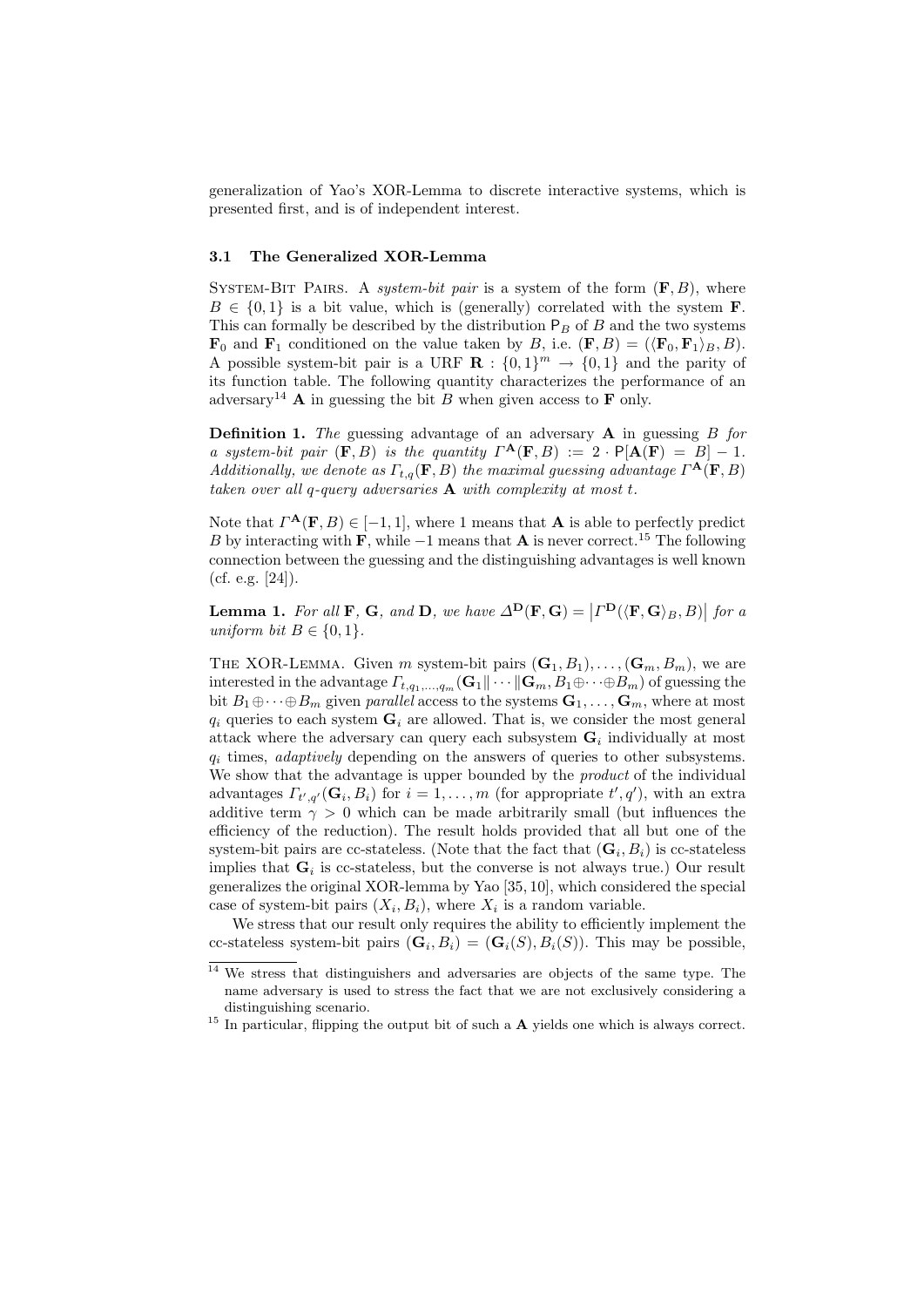for instance by using a *stateful* algorithm, even if  $\mathbf{G}(\cdot)$  and  $B(\cdot)$  themselves are not efficiently computable: In fact, S may even be exponentially large. As an example, the aforementioned system-bit pair  $(\mathbf{R}, B)$ , where  $\mathbf{R} : \{0, 1\}^n \to \{0, 1\}$ is a URF, and  $B$  is the parity of its function table, is clearly cc-stateless, and can efficiently be implemented by first sampling a random  $B$ , and then answering queries to  $\bf{R}$  with independent random bits, with the exception of the last one, which is answered so that the parity equals B.

In the following, we define the quantity  $\varphi := 2 \left( \frac{24m}{\gamma} \right)^2 \cdot \ln \left( \frac{7m}{\gamma} \right)$  for understood m and  $\gamma$ . Also,  $t_{G_i}$  and  $s_{G_i}$  are the time and space<sup>16</sup> complexities of some implementation  $G_i$  of the system  $\mathbf{G}_i$ , whereas  $t_{(G_i,B_i)}$  is the time-complexity of an implementation of the pair  $(G_i, B_i)$ . (Note that an efficient implementation of the latter implies one for the former, but we allow for this distinction.) For all *i*, we denote  $l_i := s_{G_i}(q_i \cdot \varphi)$  and  $l_{\leq i} := \sum_{j=1}^{i-1} l_j$  (for understood  $q_1, \ldots, q_{m-1}$ ).

**Theorem 1 (XOR-Lemma).** Let  $(G_1, B_1), \ldots, (G_{m-1}, B_{m-1})$  be cc-stateless system-bit pairs, and let  $(G_m, B_m)$  be an arbitrary system-bit pair. For all t,  $q_1, \ldots, q_m, \gamma > 0,$ 

$$
\Gamma_{t,q_1,\ldots,q_m}(\mathbf{G}_1\|\ldots\|\mathbf{G}_m,B_1\oplus\cdots\oplus B_m)\leq \prod_{i=1}^m\Gamma_{t'_i,q'_i}(\mathbf{G}_i,B_i)+\gamma,
$$

where  $t'_{i} := l_{*i*} + \varphi \cdot \left[t + \mathcal{O}\left(\sum_{j=1}^{i-1} t_{G_j}(q_j, l_j) + \sum_{j=i+1}^{m} t_{(G_j, B_j)}(q_j)\right)\right]$  and  $q'_{i} :=$  $\varphi \cdot q_i$  for  $i=1,\ldots,m-1,$  whereas  $t_m:=l_{< m}+t+\mathcal{O}\left(\sum_{j=1}^{m-1}t_{G_j}(q_j, l_j)\right)$  and  $q'_m := q_m.$ 

The asymmetry of our proof technique allows  $(G_m, B_m)$  to be fully stateful.<sup>17</sup> Furthermore, both  $t'_m$  and  $q'_m$  are much smaller then the corresponding terms  $t'_i$ and  $q'_i$  for  $i = 1, \ldots, m - 1$ . The following paragraph provides a proof sketch for the case  $m = 2$ . The full proof is deferred to the full version of this paper.

PROOF IDEA FOR  $m = 2$ . The proof follows similar lines as Levin's proof of the XOR-lemma [20, 10], but with some major differences due to the peculiarities of reactive systems. For simplicity, we let  $(F, B) = (G_1, B_1)$  and  $(G, C)$  $(\mathbf{G}_2, B_2)$ . Let **A** be an adversary with  $\Gamma^{\mathbf{A}}(\mathbf{F} \parallel \mathbf{G}, B \oplus C) > \delta \cdot \epsilon + \gamma$ . We show that either there exists an adversary **A'** such that  $\Gamma^{\mathbf{A}'}(\mathbf{F},B) > \delta$  or there exists an adversary  $\mathbf{A}''$  such that  $\Gamma^{\mathbf{A}''}(\mathbf{G}, C) > \epsilon$ , contradicting the assumed hardness of  $(F, B)$  and/or  $(G, C)$ . The time complexities of  $A'$  and  $A''$  are strictly related to the one of **A**. Recall that the pair  $(\mathbf{F}, B) = (\mathbf{F}(S), B(S))$  is cc-stateless, and for all values  $s$  taken by the random variable  $S$  we define

$$
\alpha_1(s) := \Gamma^{\mathbf{A}}(\mathbf{F}(s) \|\mathbf{G}, 1 \oplus C)
$$
 and  $\alpha(s) := \Gamma^{\mathbf{A}}(\mathbf{F}(s) \|\mathbf{G}, B(s) \oplus C)$ .

 $^{16}$  i.e. the maximal size of the state after the given number of queries

<sup>&</sup>lt;sup>17</sup> An orthogonal generalization of the XOR-lemma for stateful interactive systems was proposed by Halevi and Rabin [12]. However, it relies on sequential (rather than parallel) access to the systems  $\mathbf{G}_1, \ldots, \mathbf{G}_m$ , which is not sufficient for the applications of this paper.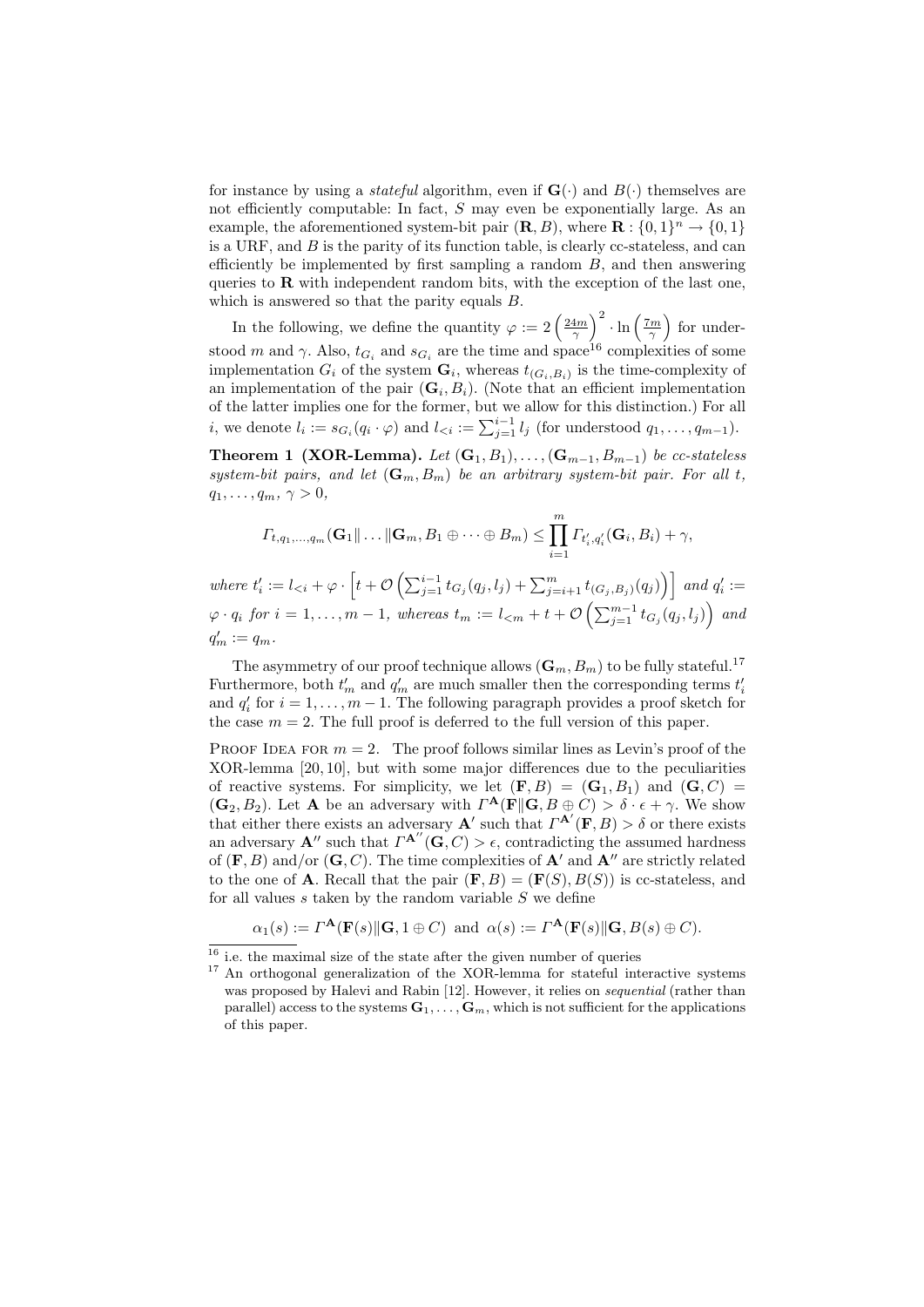By definition,  $\mathsf{E}[\alpha(S)] > \delta \cdot \epsilon + \gamma$ . Moreover  $\alpha(s) = \alpha_1(s)$  if  $B(s) = 1$ , and  $\alpha(s) = -\alpha_1(s)$  otherwise. This implies that  $\alpha_1(S)$  has good correlation with  $B(S)$ , as an adversary **A'** outputting 1 with probability  $\frac{1}{2} + \frac{\alpha_1(s)}{2}$  (when given access to  $\mathbf{F}(s)$ ) has advantage at least  $\delta \cdot \epsilon + \gamma$ . If  $|\alpha_1(s)| = |\alpha(s)| \leq \epsilon$  holds for all s, then the advantage can be amplified to be larger than  $\delta$  by outputting 1 with probability  $\frac{1}{2} + \frac{\alpha_1(s)}{2\epsilon}$ . Of course, **A'** does not know  $\alpha_1(s)$ , but a statistical estimate can be obtained by repeated interaction with  $F(s)$ , as it is stateless: The term  $\gamma$  compensates the possible estimation error.

Note that the existence of a single value s with the property that  $|\alpha_1(s)| > \epsilon$ implies that there exists a bit b such that the adversary  $\mathbf{A}'' := \mathbf{A}(\mathbf{F}(s)\|\cdot) \oplus b$ has advantage larger than  $\epsilon$  in guessing C from **G**, i.e., **A**<sup>*n*</sup> is the adversary that simulates the execution of **A** with the parallel composition of  $F(s)$  and the given system  $\bf{G}$ , and outputs  $\bf{A}$ 's output XORed with b. But such adversary  $\bf{A}''$  is not necessarily efficient, because an efficient implementation of  $F(s)$  may not exist. To overcome this issue, we show that for the above adversary  $A'$  to succeed, it is sufficient that the probability over the choice of S that  $|\alpha_1(S)| > \epsilon + \gamma/4$  is smaller than  $\gamma/4$ . Furthermore, if this probability is at least  $\gamma/4$ , a probabilistic argument yields a (sufficiently) small state  $\sigma$  for the (efficient) implementation F of **F** and a (fixed) bit b such that the efficient adversary  $\mathbf{A}^{\prime\prime} := \mathbf{A}(F[\sigma] \| \cdot) \oplus b$ achieves advantage at least  $\epsilon$ .

### 3.2 A Product Theorem from the XOR-Lemma

Throughout this section, let  $\mathbf{C}(\cdot)$  be a neutralizing construction for systems  $\mathbf{F}_1, \ldots, \mathbf{F}_m, \mathbf{I}_1, \ldots, \mathbf{I}_m$  (of which all but  $\mathbf{F}_m$  and  $\mathbf{I}_m$  have to be cc-stateless). We provide a very general product theorem upper bounding the distinguishing advantage  $\Delta_{t,q}(\mathbf{C}(\mathbf{F}_1,\ldots,\mathbf{F}_m),\mathbf{C}(\mathbf{I}_1,\ldots,\mathbf{I}_m))$  in terms of the individual advantages  $\Delta_{t'_i,q'_i}(\mathbf{F}_i,\mathbf{I}_i)$  (for some related  $t'_i,q'_i$ ). The theorem is a computational version of the information-theoretic product theorem from [24]: In particular, we inherit the same bounds, with an unavoidable additive term.

The theorem relies on the canonical implementation  $\langle F_i, I_i \rangle_{B_i}$  of  $\langle \mathbf{F}_i, \mathbf{I}_i \rangle_{B_i}$ which chooses a random bit  $B_i \in \{0, 1\}$  and answers each query using the implementations  $F_i$  and  $I_i$  (with respective complexities  $t_{F_i}$  and  $t_{I_i}$ ) of  $\mathbf{F}_i$  or of  $\mathbf{I}_i$ , respectively, depending on the value of  $B_i$ . ( $B_i$  is in particular part of the state.) It can be implemented with complexity  $t_{\langle F_i,B_i\rangle_{B_i}}(q,s) = \max\{t_{F_i}(q,s), t_{I_i}(q,s)\} +$  $\mathcal{O}(1)$ . This also yields an implementation of  $(\langle \mathbf{F}_i, \mathbf{I}_i \rangle_{B_i}, B_i)$  with the same complexity (by additionally outputting the bit  $B_i$ ). Finally, we let  $l_i$  and  $l_{\leq i}$  as above be defined with respect to  $\langle F_i, I_i \rangle_{B_i}$ , and let  $t_C$  be the time complexity of an efficient implementation of  $\mathbf{C}(\cdot)$ .

**Theorem 2** (Product Theorem). Let  $C(\cdot)$  be as above, and let  $q > 0$  be such that  $\mathbf{C}(\cdot)$  makes  $q_i$  queries to its *i*-th subsystem when invoked q times. Then, for all  $t, \gamma > 0$ , if  $\Delta_{t'_i, q'_i}(\mathbf{F}_i, \mathbf{I}_i) \leq \frac{1}{2}$  for all  $i = 1, \ldots, m - 1$ ,

$$
\Delta_{t,q}(\mathbf{C}(\mathbf{F}_1,\ldots,\mathbf{F}_m),\mathbf{C}(\mathbf{I}_1,\ldots,\mathbf{I}_m))\leq 2^{m-1}\cdot\prod_{i=1}^m\Delta_{t'_i,q'_i}(\mathbf{F}_i,\mathbf{I}_i)+2\gamma,
$$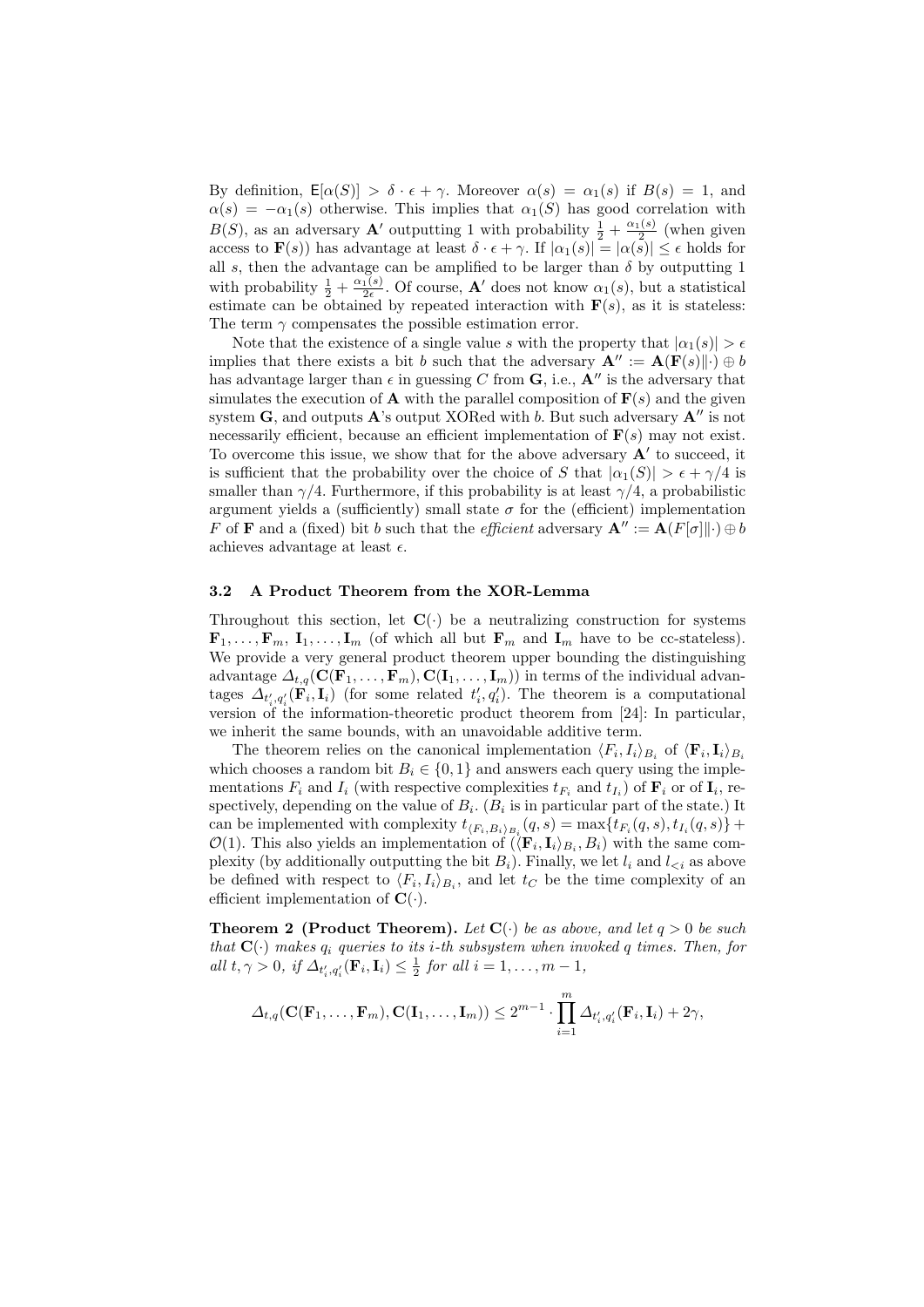where  $t'_{i} := l_{*i*} + \varphi \cdot [t + t_C(q) + \mathcal{O}(\sum_{j=1}^{i-1} t_{\langle F_j, I_j \rangle_{B_j}}(q_j, l_j) + \sum_{j=i+1}^{m} t_{\langle F_j, I_j \rangle_{B_j}}(q_j))]$ and  $q'_i := \varphi \cdot q_i$  for all  $i = 1, \ldots, m - 1$ , whereas  $t'_m := l_{\leq m} + t + t'_C(q) +$  $\mathcal{O}\left(\sum_{j=1}^{m-1}t_{\langle F_j,I_j\rangle_{B_j}}(q_j,l_j)\right)$  and  $q'_m:=q_m$ .

PROOF SKETCH. We present a proof sketch of the above theorem for the case  $m = 2$ . For simplicity, let  $\mathbf{F}_1 = \mathbf{F}$ ,  $\mathbf{F}_2 = \mathbf{G}$ ,  $\mathbf{I}_1 = \mathbf{I}$ , and  $\mathbf{I}_2 = \mathbf{J}$ . The core of the proof is a generic argument (i.e. it holds for all distinguishers, regardless of their computing power) reducing the task of upper bounding the distinguishing advantage for a neutralizing construction to the setting of the XOR-lemma.<sup>18</sup> It is easy to verify that (also cf. [24])

$$
\Delta^{\mathbf{D}}(\mathbf{C}(\mathbf{F}, \mathbf{G}), \mathbf{C}(\mathbf{I}, \mathbf{J})) = 2 \cdot \Delta^{\mathbf{D}}(\langle \mathbf{C}(\mathbf{F}, \mathbf{G}), \mathbf{C}(\mathbf{I}, \mathbf{J}) \rangle_B, \mathbf{C}(\mathbf{I}, \mathbf{J}) \rangle = \left| \Gamma^{\mathbf{D}}(\langle \langle \mathbf{C}(\mathbf{F}, \mathbf{G}), \mathbf{C}(\mathbf{I}, \mathbf{J}) \rangle_B, \mathbf{C}(\mathbf{I}, \mathbf{J}) \rangle_{B'}, B') \right|,
$$

where  $B$  and  $B'$  are independent uniformly distributed random bits. Note that conditioned on  $B' = 0$ , the system  $\langle\langle C(F, G), C(I, J)\rangle_B, C(I, J)\rangle_{B'}$  behaves as  $C(F, G)$  with probability  $\frac{1}{2}$ , and as  $C(I, J)$  otherwise. On the other hand, conditioned on  $B' = 1$  it always behaves as  $C(I, J)$ . In particular, this implies that (for independent uniform random bits  $B_1, B_2$ )

$$
\bigl(\langle\langle \mathbf{C}(\mathbf{F},\mathbf{G}),\mathbf{C}(\mathbf{I},\mathbf{J})\rangle_{B},\mathbf{C}(\mathbf{I},\mathbf{J})\rangle_{B'}, B'\bigr)\equiv \bigl(\mathbf{C}(\langle\mathbf{F},\mathbf{I}\rangle_{B_1},\langle\mathbf{G},\mathbf{J}\rangle_{B_2}), B_1\oplus B_2\bigr),
$$

because of the neutralizing property. We thus obtain

$$
\Gamma^{\mathbf{D}}(\langle\langle \mathbf{C}(\mathbf{F},\mathbf{G}),\mathbf{C}(\mathbf{I},\mathbf{J})\rangle_{B},\mathbf{C}(\mathbf{I},\mathbf{J})\rangle_{B'},B')=\Gamma^{\mathbf{D}}(\mathbf{C}(\langle\mathbf{F},\mathbf{I}\rangle_{B_1},\langle\mathbf{G},\mathbf{J}\rangle_{B_2}),B_1\oplus B_2)
$$

and we conclude the proof by "absorbing" the computation of  $\mathbf{C}(\cdot)$  into  $\mathbf{D}$ . clearly without modifying the advantage. Using the XOR-lemma (Theorem 1) for  $m = 2$  we obtain

$$
\Delta_{t,q}(\mathbf{C}(\mathbf{F},\mathbf{G}),\mathbf{C}(\mathbf{I},\mathbf{J})) \leq 2 \cdot \Gamma_{t+t_C(q),q_1,q_2}(\langle \mathbf{F},\mathbf{I}\rangle_{B_1},\langle \mathbf{G},\mathbf{J}\rangle_{B_2},B_1\oplus B_2) \leq 2 \cdot \Gamma_{t'_1,q'_1}(\langle \mathbf{F},\mathbf{I}\rangle_{B_1},B_1) \cdot \Gamma_{t'_2,q'_2}(\langle \mathbf{G},\mathbf{J}\rangle_{B_2},B_2) + 2\gamma.
$$

for appropriate  $t_1', q_1'$  and  $t_2', q_2'$ . Extending the proof to *arbitrary* neutralizing constructions for  $m > 2$  requires some extra care. The details can be found in the full version of this paper.

### 3.3 Applications of Theorem 2

SUMS OF PRFS. Let  $\mathbf{F}_1, \ldots, \mathbf{F}_m : \mathcal{X} \to \mathcal{Y}$  be cc-stateless random functions (in fact,  $\mathbf{F}_m$  can possibly be stateful), and let  $\star$  be a quasi-group operation on  $\mathcal{Y}$ . The operator  $\star$  is neutralizing, as discussed in Section 2, for  $\mathbf{F}_1, \ldots, \mathbf{F}_m$  and ideal systems  $I_1 = \cdots = I_m = R$ , where  $R : \mathcal{X} \to \mathcal{Y}$  is a URF. In order to simplify the time complexity statements, we assume that there exist efficient algorithms

<sup>&</sup>lt;sup>18</sup> A similar argument was implicitly used in the information-theoretic product theorem of [24].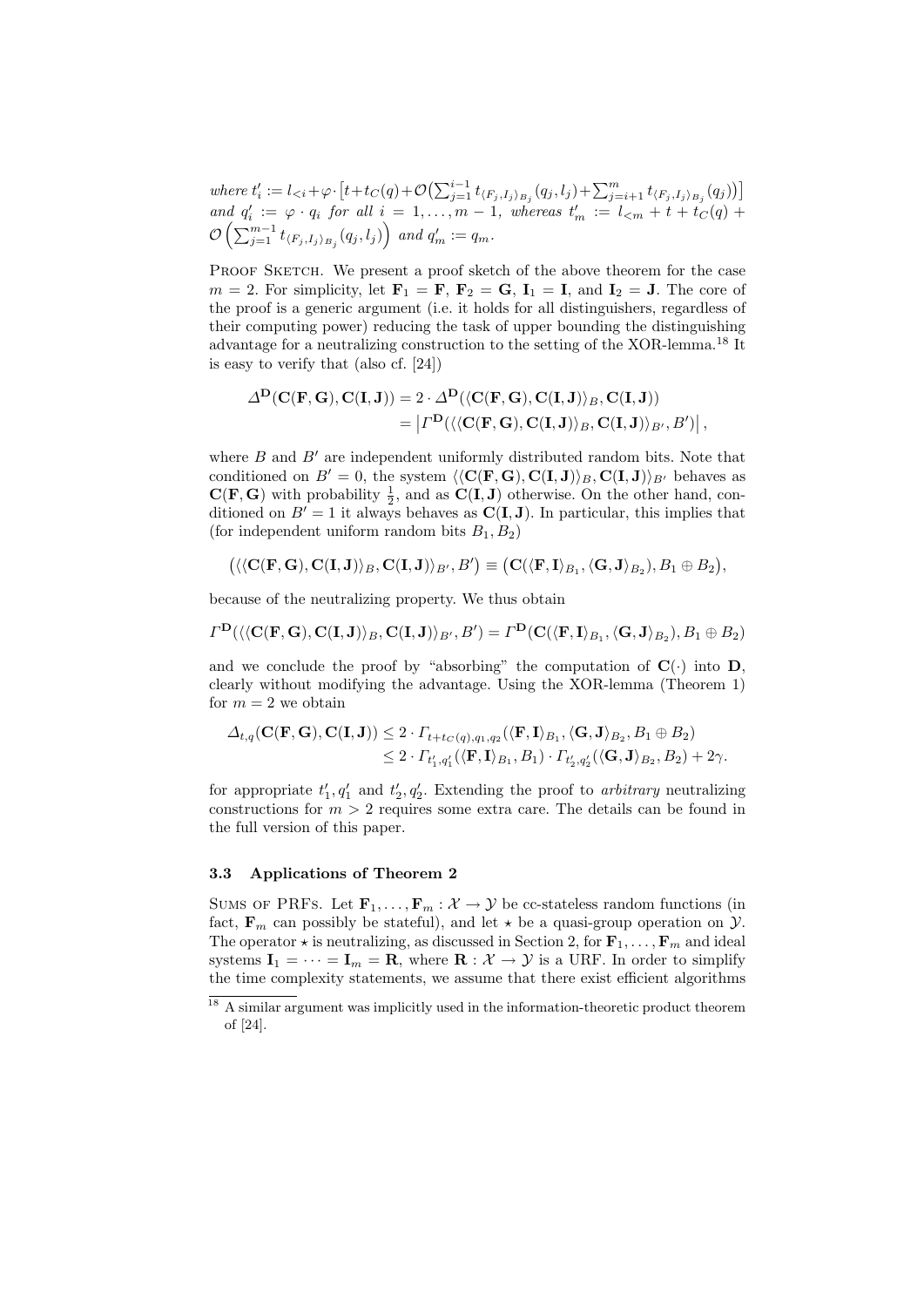implementing  $\mathbf{F}_i(\cdot)$  such that  $\mathbf{F}_i(s, x)$  is computed in time  $t_{F_i}$  given s and x (this holds in the interesting case where we apply the result to PRFs) and elements of  $\mathcal Y$  can be encoded using  $\ell \approx \log |\mathcal Y|$  bits. Note that the canonical implementation of **R** keeps a linearly-growing state of size  $s = \mathcal{O}(q \cdot \ell)$  after q queries, and answers each query in time  $\mathcal{O}(\log(s))$ . Therefore, with  $t_{\langle F_i,R\rangle_{B_i}}(q,s) = \mathcal{O}(q \cdot$  $\max\{t_{F_i}, \log(s + q\ell)\}\)$  and  $l_{\leq i} = \mathcal{O}((i - 1)\varphi q\ell)$ , we apply Theorem 2 to obtain the following result (we tacitly assume that all advantages are bounded by  $\frac{1}{2}$ ):

Corollary 1. For all  $t, q, \gamma > 0$ ,

$$
\Delta_{t,q}(\mathbf{F}_1 \star \cdots \star \mathbf{F}_m, \mathbf{R}) \leq 2^{m-1} \cdot \prod_{i=1}^m \Delta_{t'_i,q'_i}(\mathbf{F}_i, \mathbf{R}) + 2\gamma.
$$

A version of this result with weaker bounds was shown by Dodis et al. [6] for  $\star = \oplus$ . (Their bounds depend in particular on the number of queries.) We remark that the analogous result for PRGs follows as a special case, since a PRG can be seen as a one-input PRF.

In the asymptotic setting, if  $\mathbf{F}(\cdot)$  is a  $\delta$ -PRF (for some  $\delta < \frac{1}{2}$ ), it follows that  $\mathbf{F}(S_1)\star \cdots \star \mathbf{F}(S_m)$ , for independent keys  $S_1, \ldots, S_m$ , is a  $2^{m-1} \cdot \delta^m$ -PRF: For t, q polynomial (in *n*), we have  $\Delta_{t,q}(\mathbf{F}(S_1)\star \cdots \star \mathbf{F}(S_m), \mathbf{R}) \leq 2^{m-1} \cdot \delta^m + \mathsf{negl} + 1/p(n)$ for all polynomials p, as both  $t'_{i}$  and  $q'_{i}$  are polynomial as well.

CASCADE OF PRPS. Let  $\mathbf{P}:\{0,1\}^n \to \{0,1\}^n$  be a URP and let  $\mathbf{Q}_1,\ldots,\mathbf{Q}_m$ :  $\{0,1\}^n \to \{0,1\}^n$  be cc-stateless random permutations. Recall that the  $\triangleright$  operator is neutralizing for  $\mathbf{Q}_1, \ldots, \mathbf{Q}_m$  (all with ideal system P), as well as for  $\langle \mathbf{Q}_1 \rangle, \ldots, \langle \mathbf{Q}_m \rangle$  (all with ideal system  $\langle \mathbf{P} \rangle$ ). As above, we assume that both  $\mathbf{Q}_i(s,x)$  and  $\mathbf{Q}_i^{-1}(s,y)$  are computable in time  $t_{Q_i}$ . Furthermore, simulating the URP **P** (as well as the two-sided URP  $\langle \mathbf{P} \rangle$ ) requires the same complexity as implementing a URF. Therefore, with  $t_{\langle Q_i, P \rangle_{B_i}}(q, s) = t_{\langle \langle Q_i \rangle, \langle P \rangle \rangle_{B_i}}(q, s) =$  $\mathcal{O}(q \cdot \max\{t_{Q_i}, \log(s+qn)\})$  and  $l_{< i} = \mathcal{O}((i-1)\varphi qn)$ , Theorem 2 yields the following corollary:

Corollary 2. For all  $t, q, \gamma > 0$ ,

$$
\Delta_{t,q}(\mathbf{Q}_1 \triangleright \cdots \triangleright \mathbf{Q}_m, \mathbf{P}) \leq 2^{m-1} \cdot \prod_{i=1}^m \Delta_{t'_i, q'_i}(\mathbf{Q}_i, \mathbf{P}) + 2\gamma,
$$

and

$$
\varDelta_{t,q}(\langle \mathbf{Q}_1 \rangle \triangleright \dots \triangleright \langle \mathbf{Q}_m \rangle, \langle \mathbf{P} \rangle) \leq 2^{m-1} \cdot \prod_{i=1}^m \varDelta_{t'_i,q'_i}(\langle \mathbf{Q}_i \rangle, \langle \mathbf{P} \rangle) + 2\gamma.
$$

We remark that this is the first result considering *two-sided* PRPs, and even in the one-sided setting only the case  $m = 2$  was considered by Luby and Rackoff [21], and subsequently extended to  $m = \mathcal{O}(\log n)$  by Myers [26].

Furthermore, we note that  $Q_1$  is allowed to be stateful in the one-sided case, as Theorem 2 allows one system to be stateful: In fact,  $\triangleright$  is not necessarily neutralizing whenever at least two permutations are stateful.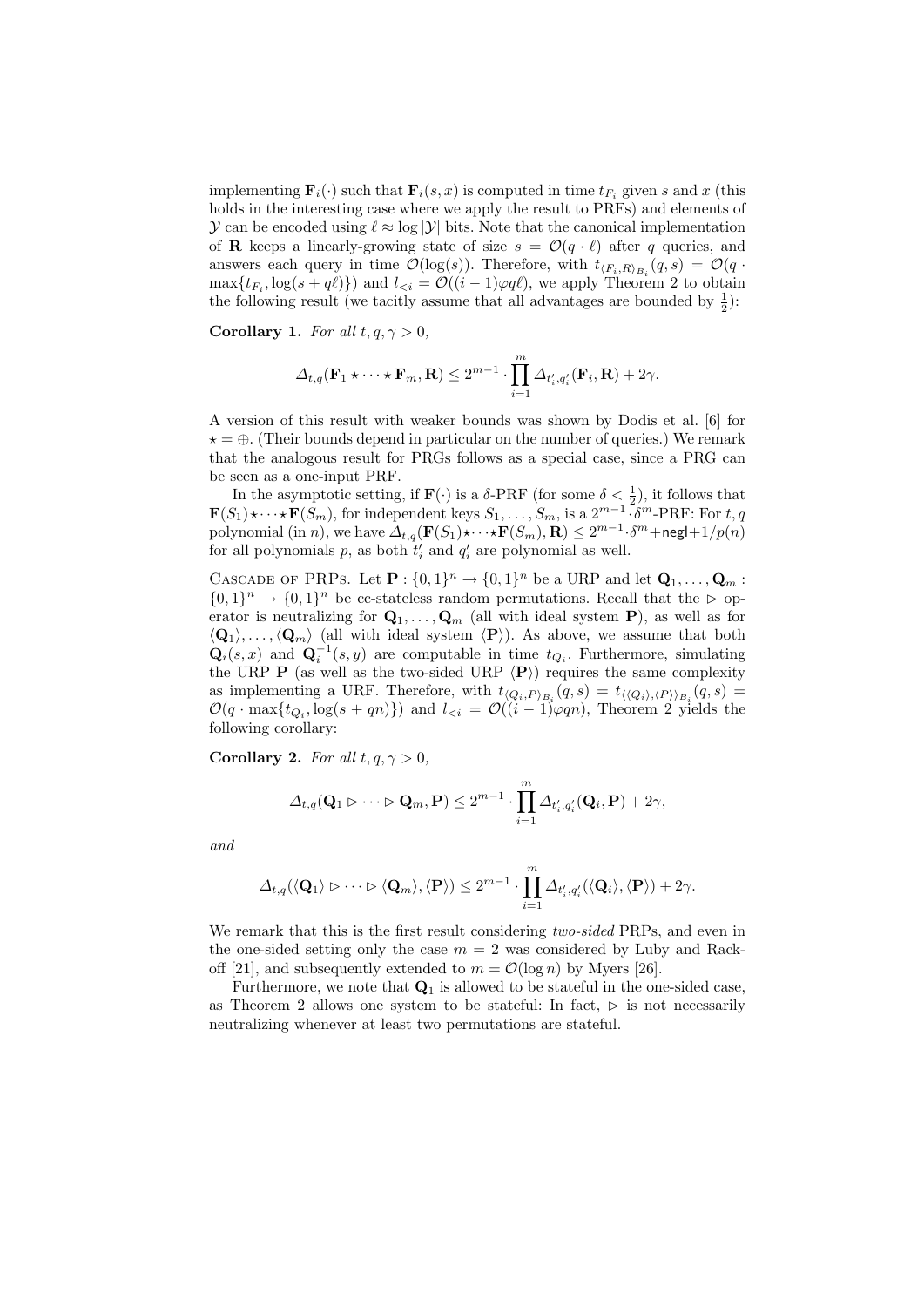# 4 A Strong Product Theorem for Randomized Neutralizing Constructions

### 4.1 A Product Theorem from Self-Independence

Since Theorem 2 holds for arbitrary neutralizing constructions, one cannot avoid the factor  $2^{m-1}$  in the bound. This section shows that a subclass of neutralizing constructions satisfying a simple information-theoretic property yield a strong product theorem, i.e., the obtained upper bound is roughly the product of the individual advantages.

Self-Independence. The notion of self-independence of an ideal system I under a construction  $\mathbf{C}(\cdot)$  captures the fact that a computationally unbounded distinguisher cannot tell apart the scenario where the *same* instance of  $\bf{I}$  is accessed through independent instances of  $\mathbf{C}(\cdot)$  from the setting where each instance of  $\mathbf{C}(\cdot)$  accesses an independent instance of **I**.

**Definition 2.** The system **I** is *η*-self-independent under  $\mathbf{C}(\cdot)$  for a function  $\eta$ :  $\mathbb{N} \times \mathbb{N} \to \mathbb{R}_{\geq 0}$ , if for all  $q, \lambda > 0$ , the best (information-theoretic) distinguishing advantage when allowing q queries to each subsystem satisfies

$$
\Delta_{q,\ldots,q}(\mathbf{C}_1(\mathbf{I})\|\ldots\|\mathbf{C}_{\lambda}(\mathbf{I}),\mathbf{C}_1(\mathbf{I}_1)\|\ldots\|\mathbf{C}_{\lambda}(\mathbf{I}_{\lambda})) \leq \eta(q,\lambda),
$$

where  $C_1(\cdot), \ldots, C_{\lambda}(\cdot)$  and  $I_1, \ldots, I_{\lambda}$  are independent copies of  $C(\cdot)$  and I, respectively.

As an example, consider the construction  $\mathbf{C}(\cdot)$  which generates a (secret) random *n*-bit offset Z, and given access to a random function  $\mathbf{F} : \{0,1\}^n \to \{0,1\}^n$ ,  $\mathbf{C}(\mathbf{F})$ returns  $\mathbf{F}(x \oplus Z)$  upon each query x. It is not hard to show, e.g. using the tools from [22], that a URF  $\mathbf{R}: \{0,1\}^n \to \{0,1\}^n$  is  $\eta$ -self-independent under  $\mathbf{C}(\cdot)$ for  $\eta(q,\lambda) \leq \frac{q^2\lambda^2}{2}$  $\frac{i\lambda^2}{2} \cdot 2^{-n}$ , i.e., the probability that for some distinct  $i \neq j$  the instances  $\mathbf{C}_i(\cdot)$  and  $\mathbf{C}_j(\cdot)$  invoke **R** with the same input.

Restricted Attacks on Cryptographic Functions. Indistinguishabilitybased security definitions can also be weakened by restricting the distinguisher's access to the given system. For instance, the standard PRF notion considering an (adaptive) chosen-input attack can be weakened to non-adaptive chosen-input attacks or even (known) random-input attacks. (Keyed functions which are secure under the latter notion are usually called *weak PRFs* [28] in the literature.<sup>19</sup>) This is conveniently modeled by letting the distinguisher access either of  $E(F)$ and  $\mathbf{E}(\mathbf{G})$ , where the construction  $\mathbf{E}(\cdot)$  enforces a particular type of access, and F and G are the systems to be distinguished. For a chosen-input attack, E would just give full access to the underlying system (i.e.  $\mathbf{E}(\cdot)$ ) is the *identity*), and the following are two additional examples:

<sup>&</sup>lt;sup>19</sup> The name is slightly misleading within the context of this paper, as it can been used [27] to describe an  $\epsilon$ -PRF for a non-negligible  $\epsilon$  < 1.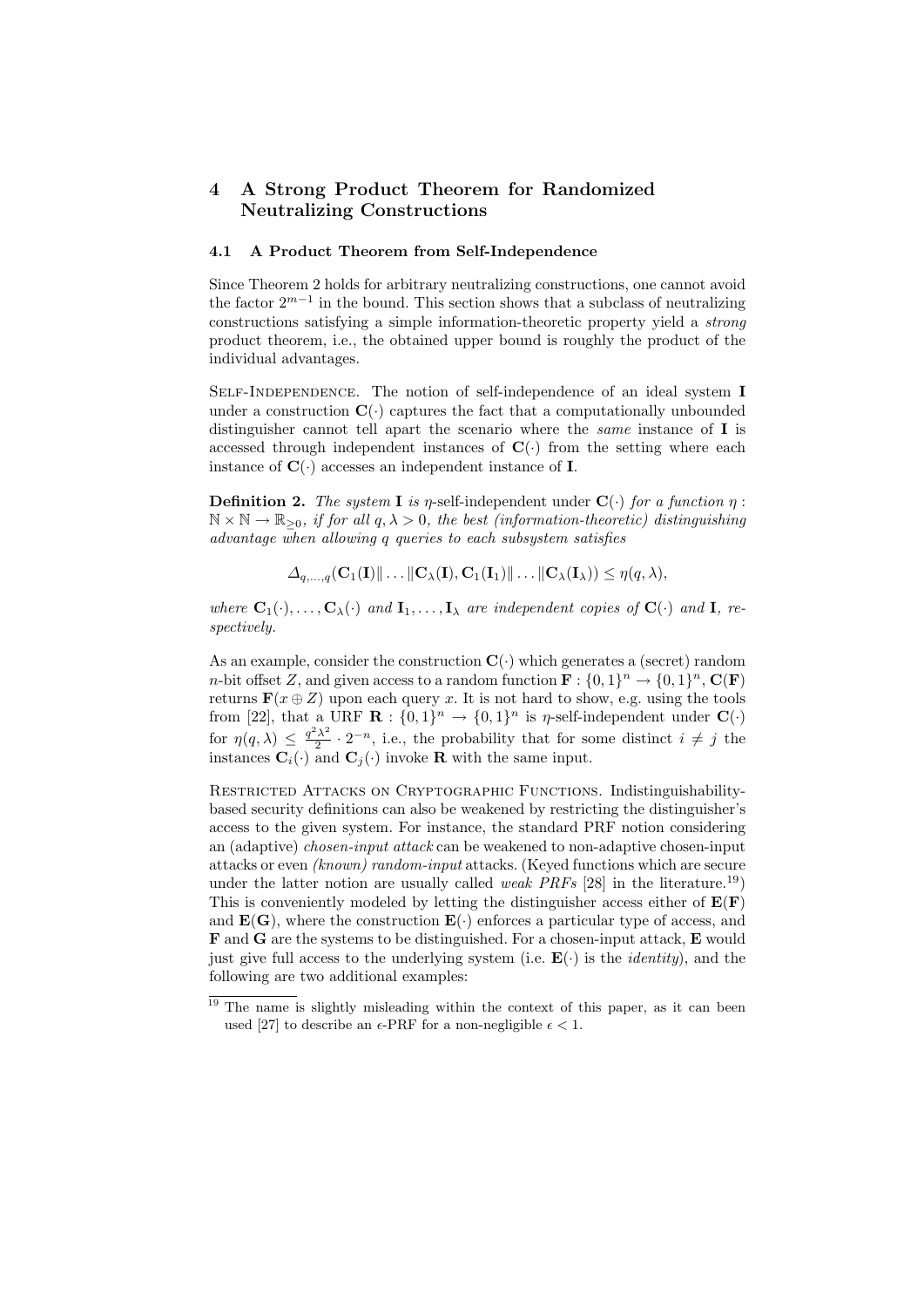- Random-input attacks against an  $(\mathcal{X}, \mathcal{Y})$ -system are modeled by  $\mathbf{K}(\cdot)$  that, upon each invocation (with some dummy input), generates a fresh uniformlychosen element  $r \in \mathcal{X}$ , makes a query with input r to the given subsystem, obtaining  $y \in \mathcal{Y}$ , and returns  $(r, y)$ .
- For a quasi-group operation  $*$  on X (usually  $\oplus$ ), a *random-offset attack* is modeled by a construction  $\mathbf{Z}(\cdot)$  which initially generates a random offset  $Z \in \mathcal{X}$ , and upon each invocation with input  $x \in \mathcal{X}$ , makes a query to the given subsystem with input  $x \star Z$ , and outputs the returned value y. (To our knowledge, this notion was not previously considered in the literature.)

A feature of the product theorem of this section is that it is easily applicable also to the restricted-access case.

THE PRODUCT THEOREM. In the following, let  $\mathbf{C}(\cdot)$  be a neutralizing construction for systems  $\mathbf{F}_1, \ldots, \mathbf{F}_m$  and ideal system  $\mathbf{I}_1, \ldots, \mathbf{I}_m$ , all of which (with the possible exception of  $\mathbf{F}_m$  and  $\mathbf{I}_m$ ) are cc-stateless. Furthermore, we assume that  $\mathbf{F}_i(\cdot)$  is efficiently implementable for all  $i = 1, \ldots, m-1, ^{20}$  and the corresponding (short) random variable  $S_i$  is drawn from the set  $S_i$ . Also, we let  $\mathbf{E}(\cdot)$  be construction restricting access to  $\mathbf{F}_i$  and  $\mathbf{I}_i$ . Finally, for  $i = 1, \ldots, m$ , and for  $s_1 \in \mathcal{S}_1, \ldots, s_{i-1} \in \mathcal{S}_{i-1}$  we define

$$
\mathbf{C}_{s_1,\ldots,s_{i-1}}^{(i)}(\cdot) := \mathbf{C}(\mathbf{F}_1(s_1),\ldots,\mathbf{F}_{i-1}(s_{i-1}),\,\cdot\,,\mathbf{F}_{i+1},\ldots,\mathbf{F}_m)
$$

and consider the following two properties:

- (i) For all  $i = 1, \ldots, m 1$  (the property is not necessary for  $i = m$ ) and all  $s_1 \in S_1, \ldots, s_{i-1} \in S_{i-1}$ , the ideal system  $\mathbf{I}_i$  is  $\eta$ -self-independent under the construction  $\mathbf{C}_{s_1,\ldots,s_{i-1}}^{(i)}(\cdot)$  for some small function  $\eta$ .
- (ii) For all  $i = 1, \ldots, m$  and  $s_1 \in S_1, \ldots, s_{i-1} \in S_{i-1}$ , there exists a construction  $\mathbf{T}_{s_1,\ldots,s_{i-1}}^{(i)}(\cdot)$  with the property that for independent instances  $\mathbf{T}_1(\cdot),\ldots,\mathbf{T}_{\lambda}(\cdot)$  and  $\mathbf{C}_1(\cdot),\ldots,\mathbf{C}_{\lambda}(\cdot)$  of  $\mathbf{T}_{s_1,\ldots,s_{i-1}}^{(i)}(\cdot)$  and  $\mathbf{C}_{s_1,\ldots,s_{i-1}}^{(i)}(\cdot)$ , respectively, and all compatible systems S,

$$
\mathbf{T}_1(\mathbf{E}(\mathbf{S}))\|\cdots\|\mathbf{T}_{\lambda}(\mathbf{E}(\mathbf{S}))\equiv\mathbf{C}_1(\mathbf{S})\|\cdots\|\mathbf{C}_{\lambda}(\mathbf{S}).
$$

We define  $t_{T_i}$  as the maximal complexity (taken over all  $s_1, \ldots, s_{i-1}$ ) for implementing the construction  $\mathbf{T}_{s_1,\ldots,s_{i-1}}^{(i)}(\cdot)$ .

In the following, we define  $\lambda := \left(\frac{4m}{\gamma}\right)^2 \cdot \ln\left(\frac{4m}{\gamma}\right)$ , for understood m and  $\gamma$ .

**Theorem 3 (Strong Product Theorem).** Let  $q > 0$  and  $\mathbf{C}(\cdot)$  be as above satisfying conditions (i) and (ii), and assume that upon q queries,  $C(\cdot)$  makes at most  $q_i$  queries to the *i*-th subsystem. Then, for all  $t, \gamma > 0$ ,

$$
\Delta_{t,q}(\mathbf{C}(\mathbf{F}_1,\ldots,\mathbf{F}_m),\mathbf{C}(\mathbf{I}_1,\ldots,\mathbf{I}_m))\leq \prod_{i=1}^m \Delta_{t'_i,q'_i}(\mathbf{E}(\mathbf{F}_i),\mathbf{E}(\mathbf{I}_i)) + \sum_{i=1}^{m-1} \eta(q_i,\lambda) + \gamma,
$$

 $20$  While the same techniques as in the proof of Theorem 1 could be used to address general cc-stateless systems where  $\mathbf{F}(\cdot)$  is not necessarily efficient, this will not be necessary for our applications.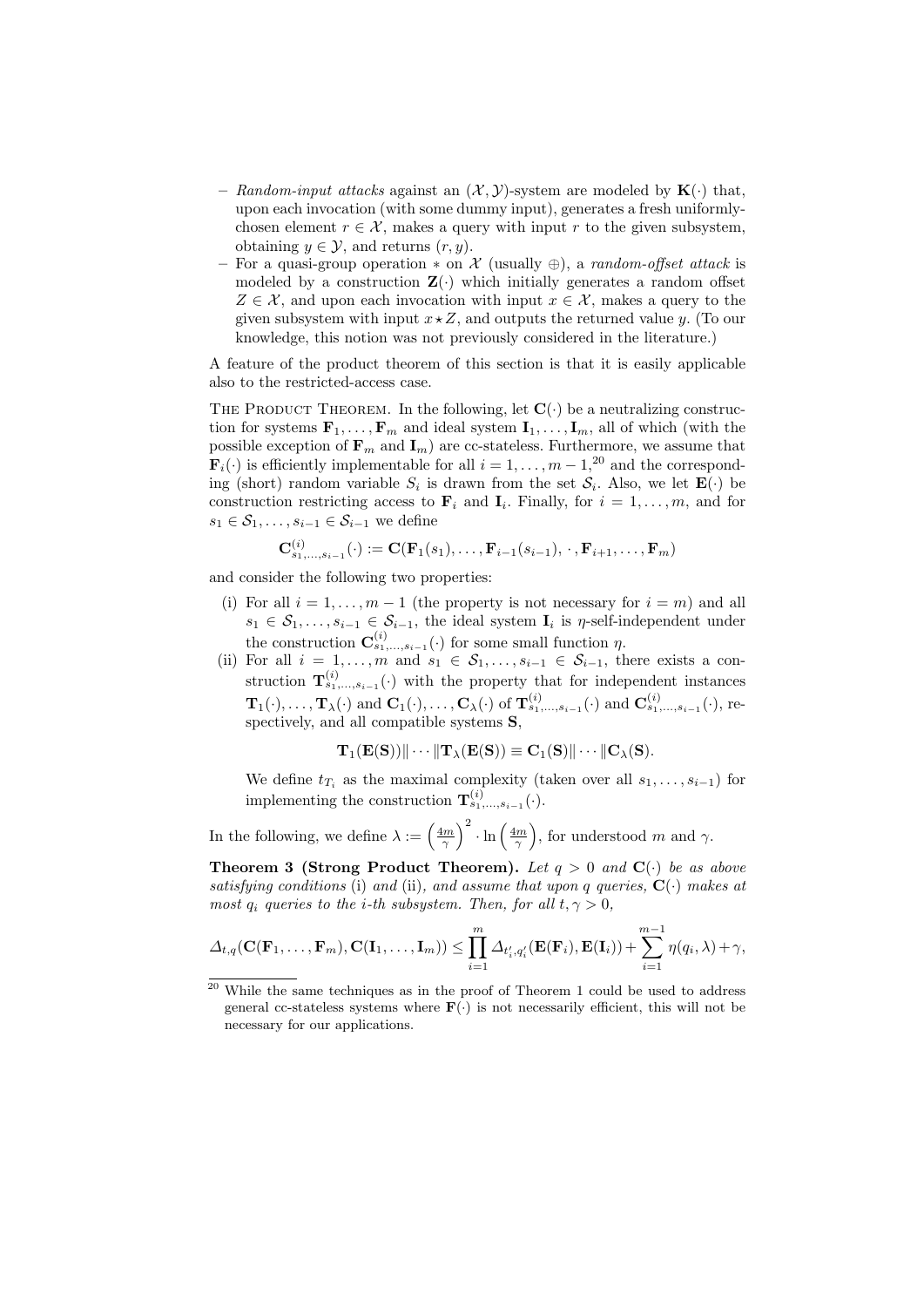where  $t'_i := \lambda \cdot (t + \mathcal{O}(t_{T_i}(q_i)))$  and  $q'_i := \lambda \cdot q_i$  for all  $i = 1, ..., m - 1$ , whereas  $t'_m := t + \mathcal{O}(t_{T_m}(q))$  and  $q'_m := q_m$ .

The proof of Theorem 3 is deferred to the full version of this paper. It abstracts and generalizes the proof technique used by Myers [27] (which was in turn based on Levin's proof of the XOR-lemma [20, 10]).

### 4.2 Applications of the Strong Product Theorem

We present a number of new results which follow as simple applications of Theorem 3. Let  $\mathbf{Q}_1, \ldots, \mathbf{Q}_m : \{0,1\}^n \to \{0,1\}^n$  be cc-stateless random permutations, and let  $\mathbf{F}_1,\ldots,\mathbf{F}_m: \{0,1\}^n \to \{0,1\}^{\ell}$  be cc-stateless random functions. Furthermore, let  $\mathbf{P}: \{0,1\}^n \to \{0,1\}^n$  and  $\mathbf{R}: \{0,1\}^n \to \{0,1\}^{\ell}$  be a URF and URP, respectively. Assume that  $\mathbf{Q}_i(s,x)$  (and  $\mathbf{Q}_i^{-1}(s,y)$ ) and  $\mathbf{F}_i(s,x)$  can be computed in time  $t_{Q_i}$  and  $t_{F_i}$ , respectively, for all s, x, and y.

RANDOMIZED CASCADE OF PRPS. The perhaps most surprising application is a strong product theorem for (two-sided) PRPs. We modify the (two-sided) cascade  $\langle \mathbf{Q}_1 \rangle \triangleright \cdots \triangleright \langle \mathbf{Q}_m \rangle$  by choosing two independent random offsets that are added to the inputs and the outputs, i.e., we consider  $\langle \oplus_{Z_1} \rangle \triangleright \langle \mathbf{Q}_1 \rangle \triangleright \cdots \triangleright \langle \mathbf{Q}_m \rangle \triangleright \langle \oplus_{Z_2} \rangle$ for two independent uniform *n*-bit strings  $Z_1, Z_2$ , where for some  $z \in \{0, 1\}^n$  the system  $\langle \bigoplus_{z} \rangle$  is the bi-directional mapping which answers a forward query  $(x, +)$ with  $x \oplus z$  and a backward query  $(y, -)$  with  $y \oplus z$ . The computational overhead is minimal compared to the regular cascade, and requires only additional storage for two  $n$ -bit strings (which are to be seen as part of the secret key).

Clearly the neutralizing property of the original cascade is preserved. Furthermore, using techniques from [22], we show in the full version that the construction satisfies condition (i) above with  $\eta(q, \lambda) \leq q^2 \lambda^2 2^{-n}$ . Therefore, Theorem 3 (with  $\mathbf{E}(\cdot)$  being the identity) yields the following result.

**Corollary 3.** For all  $t, q, \gamma > 0$ , and independent uniform n-bit strings  $Z_1, Z_2$ ,

$$
\varDelta_{t,q}(\langle \oplus_{Z_1} \rangle \rhd \langle \mathbf{Q}_1 \rangle \rhd \cdots \rhd \langle \mathbf{Q}_m \rangle \rhd \langle \oplus_{Z_2} \rangle, \langle \mathbf{P} \rangle) \leq \prod_{i=1}^m \varDelta_{t'_i,q'_i}(\langle \mathbf{Q}_i \rangle, \langle \mathbf{P} \rangle) + \frac{mq^2\lambda^2}{2^n} + \gamma,
$$

where  $t'_i := \lambda \cdot (t + \mathcal{O}(q \cdot \sum_{j \neq i} t_{Q_j}))$  and  $q'_i := \lambda \cdot q$  for all  $i = 1, \ldots, m - 1$ , whereas  $t'_m := t + \mathcal{O}(q \cdot \sum_{j=1}^{m-1} t_{Q_j})$  and  $q'_m := q$ .

The result can be used to obtain a  $\delta^{m}$ -two-sided PRP from any  $\delta$ -two-sided PRP. (Note that the  $\eta$ -dependent term is negligible for polynomial t, q and any  $\gamma$  which is the inverse of a polynomial.) It can be shown that the second random offset  $Z_2$  is superfluous in the one-sided case.

SUM OF RANDOM-INPUT PRFS. The construction  $K(\mathbf{F}_1 \oplus \cdots \oplus \mathbf{F}_m)$  (i.e. the XOR of the functions accessed in a random-input attack) is clearly neutralizing (the ideal system being  $K(R)$ ). In the full version, we show that it also satisfies condition (i) with  $\eta(q,\lambda) \leq \frac{q^2\lambda^2}{2}$  $\frac{i\lambda^2}{2} \cdot 2^{-n}$ . Moreover, for all i and keys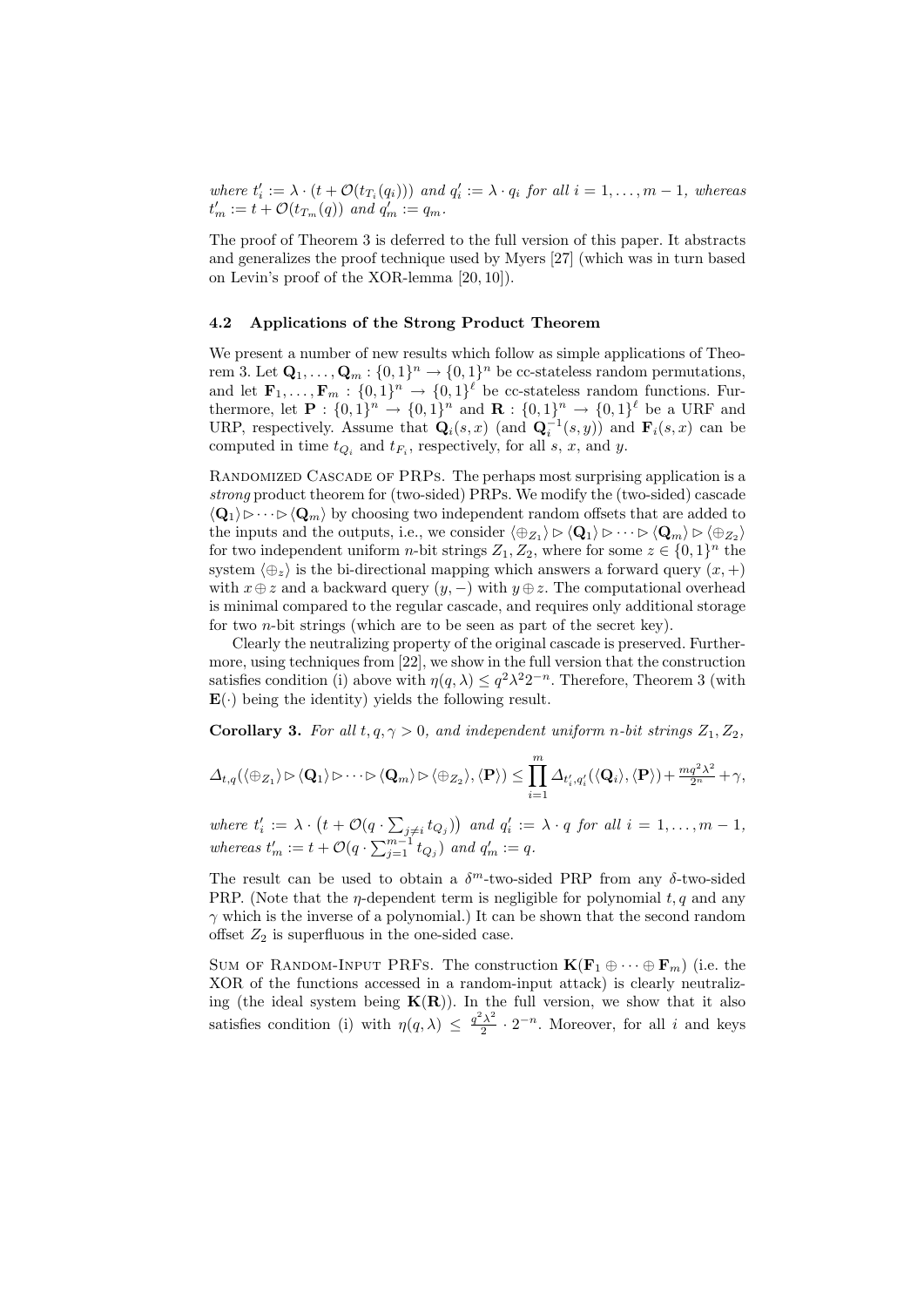$s_1 \in S_1, \ldots, s_{i-1} \in S_{i-1}$ , the appropriate construction  $\mathbf{T}_{s_1,\ldots,s_{i-1}}^{(i)}(\cdot)$  generates random keys  $S_{i+1}, \ldots, S_m$  and whenever invoked, it issues a query to  $K(S)$ , obtaining  $(r, y)$ , and outputs the pair

$$
\Big(r,\bigoplus_{j=1}^{i-1} \mathbf{F}_i(s_i,r) \oplus y \oplus \bigoplus_{j=i+1}^{m} \mathbf{F}_j(S_j,r)\Big).
$$

It is easy to see that these constructions satisfy property (ii), since  $K(\cdot)$  evaluates the given function at a fresh random input upon each invocation. Theorem 3 yields the following result.

Corollary 4. For all  $t, q, \gamma > 0$ ,

$$
\Delta_{t,q}(\mathbf{K}(\mathbf{F}_1 \oplus \cdots \oplus \mathbf{F}_m), \mathbf{K}(\mathbf{R})) \leq \prod_{i=1}^m \Delta_{t'_i,q'_i}(\mathbf{K}(\mathbf{F}_i), \mathbf{K}(\mathbf{R})) + \frac{(m-1)q^2\lambda^2}{2^{n+1}} + \gamma,
$$

where  $t'_i := \lambda \big(t + \mathcal{O}(q \cdot \sum_{j \neq i} t_{F_j})\big)$  and  $q'_i := \lambda \cdot q$  for all  $i = 1, \ldots, m-1$ , whereas  $t'_m := t + \mathcal{O}(q \cdot \sum_{j=1}^{m-1} t_{F_j})$  and  $q'_m := q$ .

The result holds for any other quasi-group operation. It is remarkable that XOR satisfies much stronger indistinguishability amplification properties under random-input attacks than under chosen-input attacks. This is particularly interesting, as a wide number of applications, such as secure symmetric message encryption, can efficiently be based on this weaker PRF notion (cf. [5, 25]).

RANDOMIZED XOR OF PRFS The first product theorem for PRFs, due to Myers [27], considered the neutralizing composition  $\mathbf{Z}_1(\mathbf{F}_1) \oplus \cdots \oplus \mathbf{Z}_m(\mathbf{F}_m)$  for independent instances of  $\mathbf{Z}(\cdot)$ . This result is directly implied by Theorem 3, which in fact also implies the same result for the construction  $\mathbf{Z}(\mathbf{F}_1 \oplus \cdots \oplus \mathbf{F}_m)$ using the same offset for all invocations: As we show in the full version, both compositions satisfy property (i) with  $\eta(q,\lambda) \leq \frac{q^2\lambda^2}{2}$  $\frac{\lambda^2}{2} 2^{-n}$ .

However, a major advantage of Myers' original construction (which was unobserved so far) is that independent instances of the construction can be simulated even when only given access to  $\mathbf{Z}(\mathbf{S})$  (with  $\mathbf{S} \in \{\mathbf{F}_i, \mathbf{R}\}\)$ ). The corre- $\operatorname{sponding}\ \text{construction}\ \mathbf{T}^{(i)}_{s_1,...,s_{i-1}}(\cdot)\ \text{chooses}\ \text{independent}\ \text{instances}\ \mathbf{F}_{i+1},\dots,\mathbf{F}_{m},$  $\mathbf{Z}_1(\cdot), \ldots, \mathbf{Z}_{i-1}(\cdot), \mathbf{Z}_{i+1}(\cdot), \ldots, \mathbf{Z}_m(\cdot)$ , and a random *n*-bit string Z, and on input x queries  $x \oplus Z$  to  $\mathbf{Z}(S)$ , obtaining  $y \in \{0,1\}^{\ell}$ , and outputs

$$
y \oplus \bigoplus_{j=1}^{i-1} \mathbf{Z}_j(\mathbf{F}_j(s_j))(x) \oplus \bigoplus_{j=i+1}^m \mathbf{Z}_j(\mathbf{F}_j)(x),
$$

where  $\mathbf{Z}_i(\mathbf{F}_i)(x)$  is the result of invoking the system  $\mathbf{Z}_i(\mathbf{F}_i)$  on input x.

Once again, condition (ii) is easily verified by the fact that access through  $\mathbf{Z}(\cdot)$  can be re-randomized by simply adding a fresh random offset to all inputs. Thus, Theorem 3 yields the following strengthened version of the main result of [27].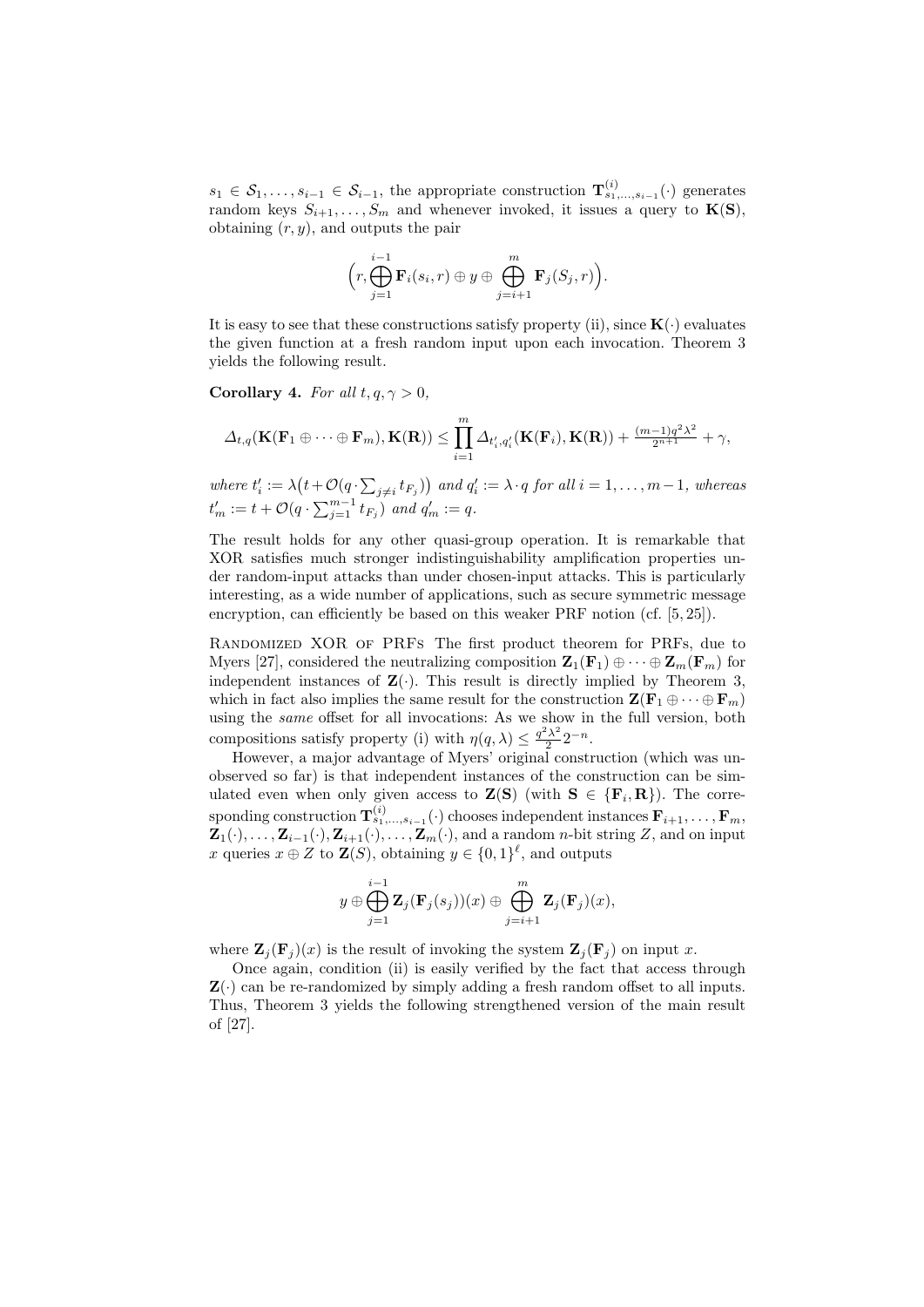**Corollary 5.** For all  $t, q, \gamma > 0$ , and for independent instances  $\mathbf{Z}_1(\cdot), \ldots, \mathbf{Z}_m(\cdot)$ of  $\mathbf{Z}(\cdot),$ 

$$
\varDelta_{t,q}(\mathbf{Z}_1(\mathbf{F}_1) \oplus \cdots \oplus \mathbf{Z}_m(\mathbf{F}_m),\mathbf{R}) \leq \prod_{i=1}^m \varDelta_{t_i',q_i'}(\mathbf{Z}(\mathbf{F}_i),\mathbf{Z}(\mathbf{R})) + \frac{(m-1)q^2\lambda^2}{2^{n+1}} + \gamma,
$$

where  $t'_i := \lambda \big(t + \mathcal{O}(q \cdot \sum_{j \neq i} t_{F_j})\big)$  and  $q'_i := \lambda \cdot q$  for all  $i = 1, \ldots, m-1$ ), whereas  $t'_{m} := t + \mathcal{O}(q \cdot \sum_{j=1}^{m-1} t_{F_j})$  and  $q'_{m} := q$ .

The best advantage under  $\mathbf{Z}(\cdot)$  can be significantly smaller than under direct access: Consider e.g. a good PRF with the additional property of outputting the zero string when evaluated at some fixed known input, regardless of the key.

### References

- 1. M. Bellare, R. Impagliazzo, and M. Naor, "Does parallel repetition lower the error in computationally sound protocols?," in FOCS '97, pp. 374–383, 1997.
- 2. M. Bellare and P. Rogaway, "The security of triple encryption and a framework for code-based game-playing proofs," in EUROCRYPT 2006, vol. 4004 of LNCS, pp. 409–426, 2006.
- 3. R. Canetti, S. Halevi, and M. Steiner, "Hardness amplification of weakly verifiable puzzles," in TCC 2005, vol. 3378 of LNCS, pp. 17–33, 2005.
- 4. R. Canetti, R. L. Rivest, M. Sudan, L. Trevisan, S. P. Vadhan, and H. Wee, "Amplifying collision resistance: A complexity-theoretic treatment," in CRYPTO 2007, vol. 4622 of LNCS, pp. 264–283, 2007.
- 5. I. B. Damgård and J. B. Nielsen, "Expanding pseudorandom functions; or: From known-plaintext security to chosen-plaintext security," in CRYPTO 2002, vol. 2442 of LNCS, pp. 449–464, 2002.
- 6. Y. Dodis, R. Impagliazzo, R. Jaiswal, and V. Kabanets, "Security amplification for interactive cryptographic primitives," in TCC 2009, vol. 5444 of LNCS, pp. 128– 145, 2009.
- 7. C. Dwork, M. Naor, and O. Reingold, "Immunizing encryption schemes from decryption errors," in EUROCRYPT 2004, vol. 3027 of LNCS, pp. 342–360, 2004.
- 8. S. Even and O. Goldreich, "On the power of cascade ciphers," ACM Trans. Comput. Syst., vol. 3, no. 2, pp. 108–116, 1985.
- 9. O. Goldreich, R. Impagliazzo, L. A. Levin, R. Venkatesan, and D. Zuckerman, "Security preserving amplification of hardness," in FOCS '90, pp. 318–326, 1990.
- 10. O. Goldreich, N. Nisan, and A. Wigderson, "On Yao's XOR-lemma," Electronic Colloquium on Computational Complexity (ECCC), vol. 2, no. 50, 1995.
- 11. I. Haitner, D. Harnik, and O. Reingold, "On the power of the randomized iterate," in CRYPTO 2006, vol. 4117 of LNCS, pp. 22–40, 2006.
- 12. S. Halevi and T. Rabin, "Degradation and amplification of computational hardness," in TCC 2008, vol. 4948 of LNCS, pp. 626–643, 2008.
- 13. J. Håstad, R. Impagliazzo, L. A. Levin, and M. Luby, "A pseudorandom generator from any one-way function," SIAM Journal on Computing, vol. 28, no. 4, pp. 1364– 1396, 1999.
- 14. A. Herzberg, "On tolerant cryptographic constructions," in CT-RSA 2005, vol. 3376 of LNCS, pp. 172–190, 2005.